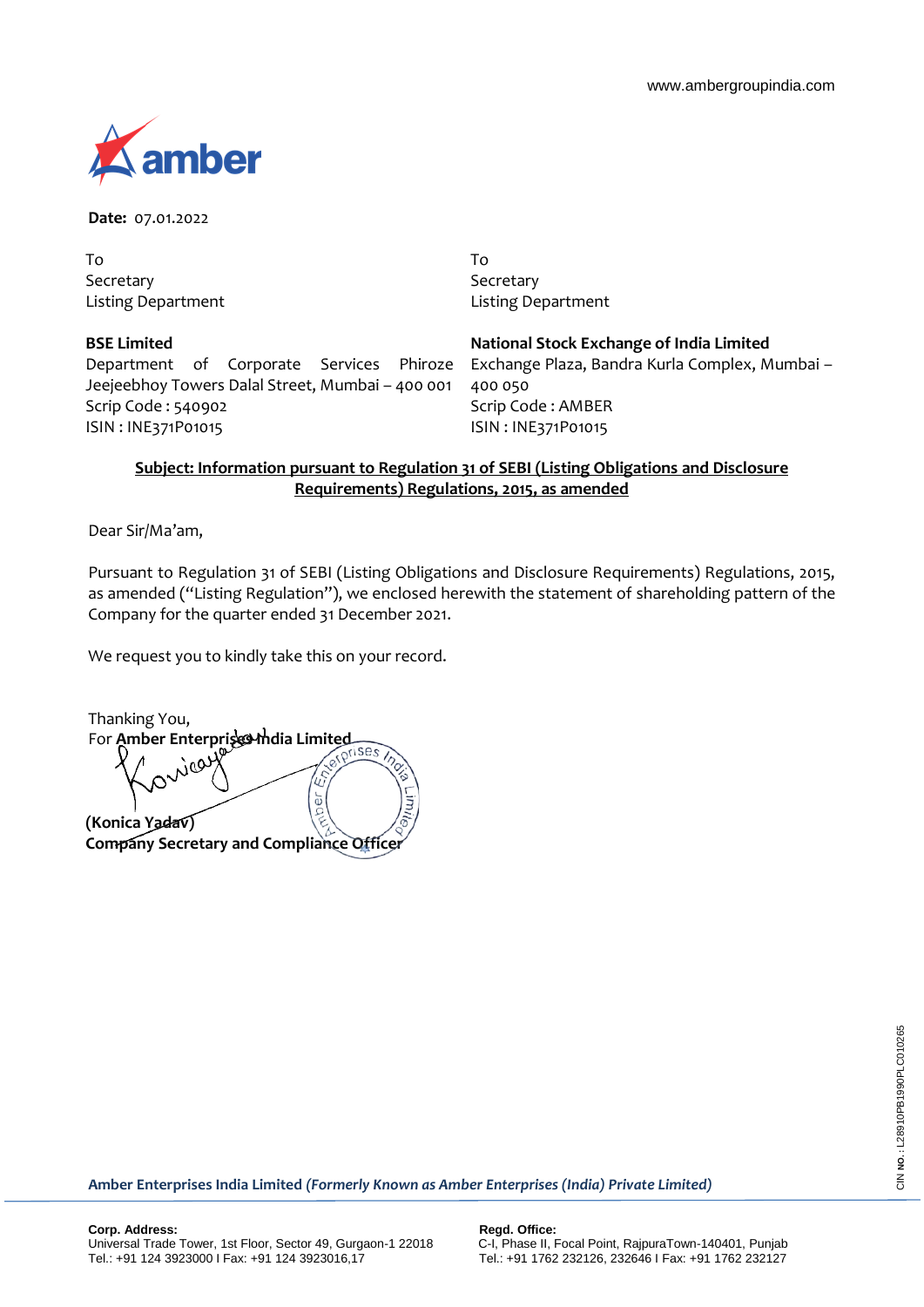| <b>General information about company</b>                                                   |                                 |  |  |  |  |  |  |  |  |
|--------------------------------------------------------------------------------------------|---------------------------------|--|--|--|--|--|--|--|--|
| Scrip code                                                                                 | 540902                          |  |  |  |  |  |  |  |  |
| NSE Symbol                                                                                 | <b>AMBER</b>                    |  |  |  |  |  |  |  |  |
| MSEI Symbol                                                                                | <b>NOTLISTED</b>                |  |  |  |  |  |  |  |  |
| <b>ISIN</b>                                                                                | INE371P01015                    |  |  |  |  |  |  |  |  |
| Name of the company                                                                        | AMBER ENTERPRISES INDIA LIMITED |  |  |  |  |  |  |  |  |
| Whether company is SME                                                                     | N <sub>0</sub>                  |  |  |  |  |  |  |  |  |
| Class of Security                                                                          | <b>Equity Shares</b>            |  |  |  |  |  |  |  |  |
| Type of report                                                                             | Quarterly                       |  |  |  |  |  |  |  |  |
| Quarter Ended / Half year ended/Date of Report (For Prelisting / Allotment)                | 31-12-2021                      |  |  |  |  |  |  |  |  |
| Date of allotment / extinguishment (in case Capital Restructuring selected) / Listing Date |                                 |  |  |  |  |  |  |  |  |
| Shareholding pattern filed under                                                           | Regulation $31(1)(b)$           |  |  |  |  |  |  |  |  |
| Whether the listed entity is Public Sector Undertaking (PSU)?                              | N <sub>0</sub>                  |  |  |  |  |  |  |  |  |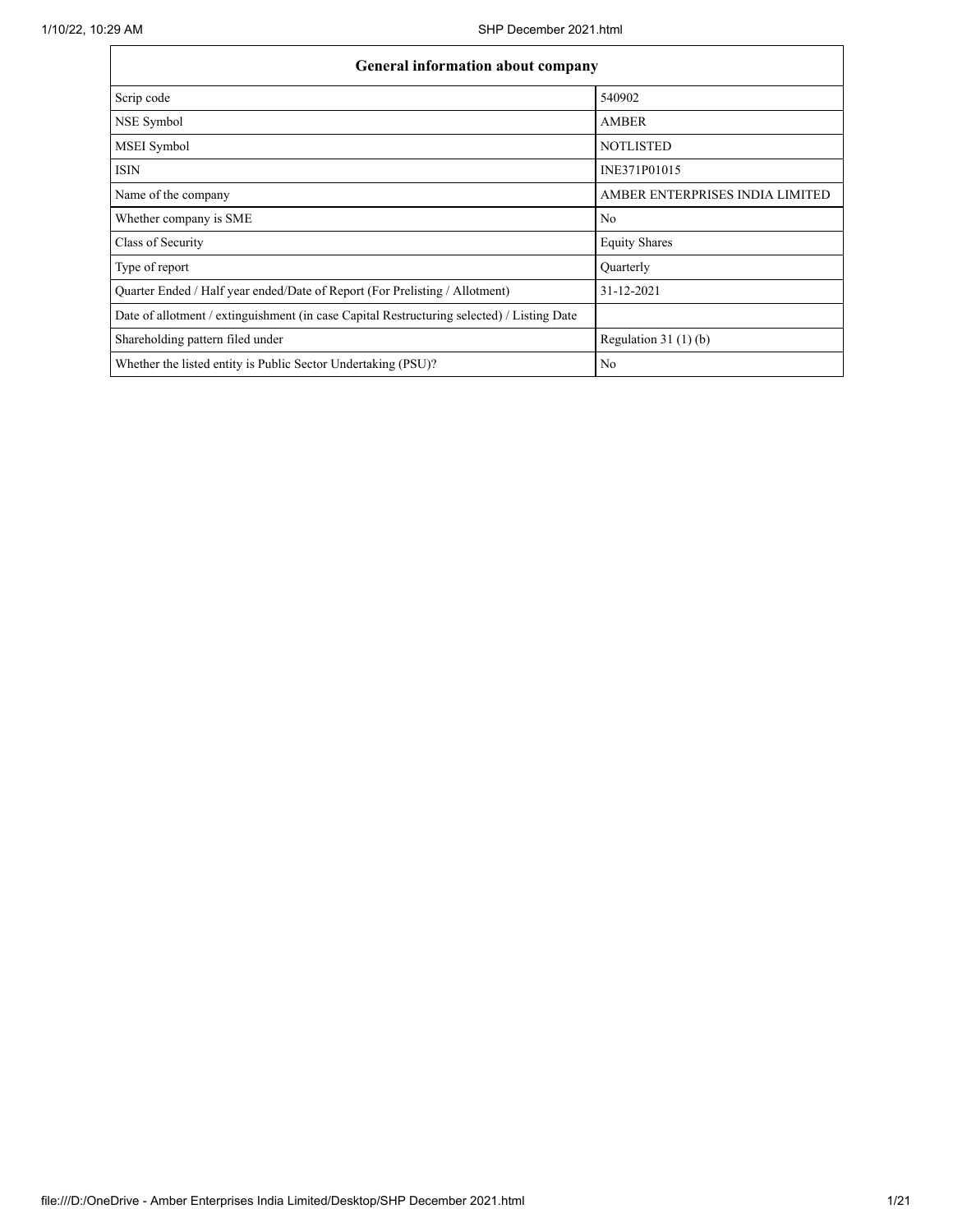|                | <b>Declaration</b>                                                                        |                |                                |                       |                             |  |  |  |  |  |  |  |
|----------------|-------------------------------------------------------------------------------------------|----------------|--------------------------------|-----------------------|-----------------------------|--|--|--|--|--|--|--|
| Sr.<br>No.     | Particular                                                                                | Yes/No         | Promoter and<br>Promoter Group | Public<br>shareholder | Non Promoter-<br>Non Public |  |  |  |  |  |  |  |
| $\mathbf{1}$   | Whether the Listed Entity has issued any partly paid up shares?                           | No             | No                             | No                    | No                          |  |  |  |  |  |  |  |
| $\overline{2}$ | Whether the Listed Entity has issued any Convertible Securities<br>$\Omega$               | N <sub>0</sub> | N <sub>0</sub>                 | N <sub>0</sub>        | N <sub>0</sub>              |  |  |  |  |  |  |  |
| 3              | Whether the Listed Entity has issued any Warrants?                                        | N <sub>0</sub> | N <sub>0</sub>                 | N <sub>0</sub>        | No                          |  |  |  |  |  |  |  |
| 4              | Whether the Listed Entity has any shares against which<br>depository receipts are issued? | N <sub>0</sub> | No                             | N <sub>0</sub>        | No                          |  |  |  |  |  |  |  |
| 5              | Whether the Listed Entity has any shares in locked-in?                                    | No             | No                             | No                    | No                          |  |  |  |  |  |  |  |
| 6              | Whether any shares held by promoters are pledge or otherwise<br>encumbered?               | N <sub>0</sub> | No                             |                       |                             |  |  |  |  |  |  |  |
| $\overline{7}$ | Whether company has equity shares with differential voting<br>rights?                     | No             | No                             | No                    | No                          |  |  |  |  |  |  |  |
| 8              | Whether the listed entity has any significant beneficial owner?                           | N <sub>0</sub> |                                |                       |                             |  |  |  |  |  |  |  |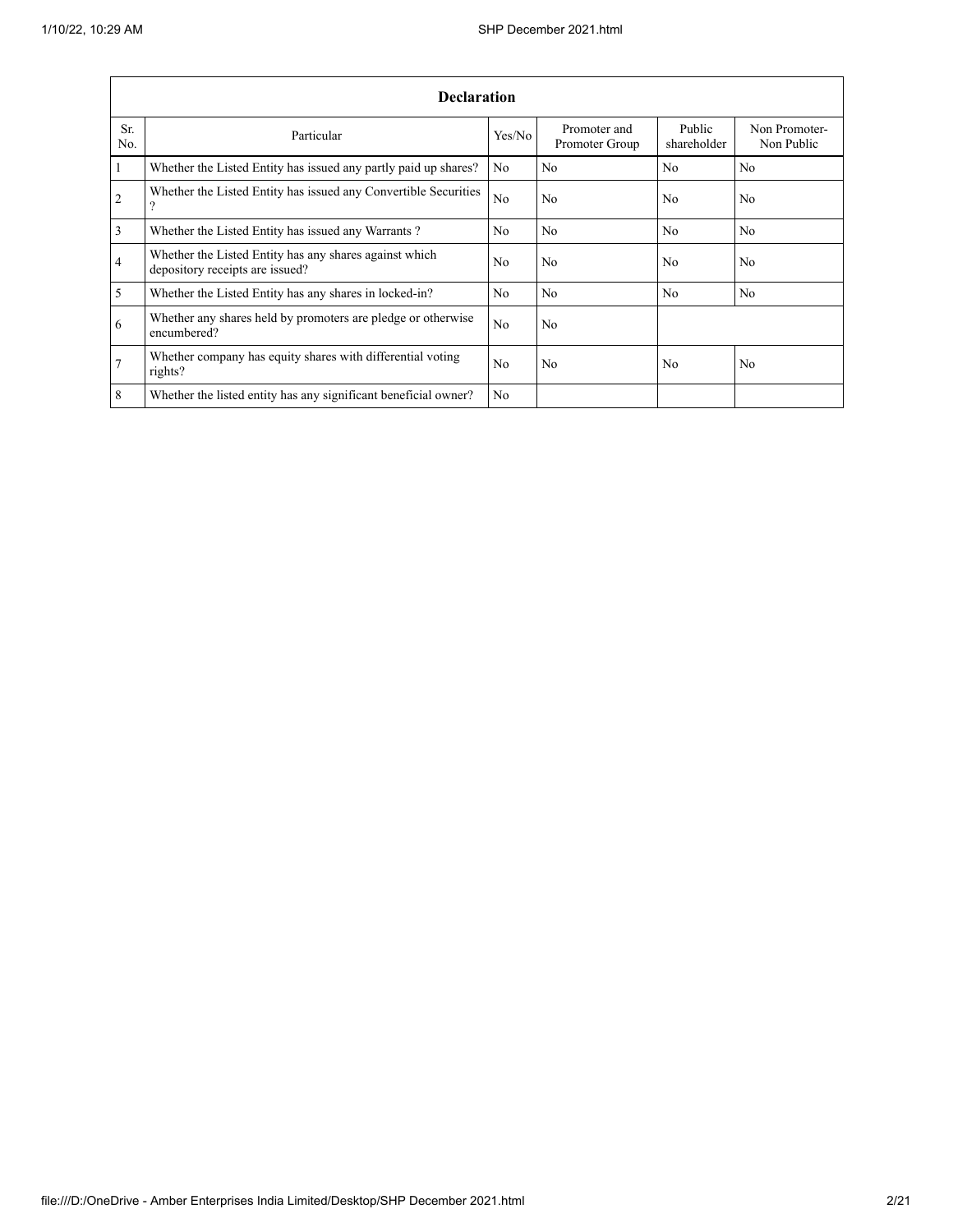|                 | Table 1 - Summary Statement holding or specified securities |                                  |                      |                             |                          |                              |                                        |                                                                  |                           |          |                     |  |  |  |
|-----------------|-------------------------------------------------------------|----------------------------------|----------------------|-----------------------------|--------------------------|------------------------------|----------------------------------------|------------------------------------------------------------------|---------------------------|----------|---------------------|--|--|--|
|                 | Category<br>of<br>shareholder<br>(II)                       | Nos. Of<br>shareholders<br>(III) | No. of<br>fully paid | No. Of<br>Partly<br>paid-up | No. Of<br>shares         | Total nos.<br>shares         | Shareholding as a<br>% of total no. of | Number of Voting Rights held in each<br>class of securities (IX) |                           |          |                     |  |  |  |
| Category<br>(I) |                                                             |                                  | up equity            | equity                      | underlying<br>Depository | held (VII)                   | shares (calculated<br>as per SCRR,     |                                                                  | No of Voting (XIV) Rights |          | Total as a          |  |  |  |
|                 |                                                             |                                  | shares<br>held (IV)  | shares<br>held<br>(V)       | Receipts<br>(VI)         | $= (IV) +$<br>$(V)$ + $(VI)$ | 1957) (VIII) As a<br>% of $(A+B+C2)$   | Class eg:<br>X                                                   | Class<br>eg:y             | Total    | $%$ of<br>$(A+B+C)$ |  |  |  |
| (A)             | Promoter<br>&<br>Promoter<br>Group                          | 5                                | 13567237             |                             |                          | 13567237                     | 40.27                                  | 13567237                                                         |                           | 13567237 | 40.27               |  |  |  |
| (B)             | Public                                                      | 83399                            | 20126494             |                             |                          | 20126494                     | 59.73                                  | 20126494                                                         |                           | 20126494 | 59.73               |  |  |  |
| (C)             | Non<br>Promoter-<br>Non Public                              |                                  |                      |                             |                          |                              |                                        |                                                                  |                           |          |                     |  |  |  |
| (C1)            | <b>Shares</b><br>underlying<br>DRs                          |                                  |                      |                             |                          |                              |                                        |                                                                  |                           |          |                     |  |  |  |
| (C2)            | Shares held<br>by<br>Employee<br>Trusts                     |                                  |                      |                             |                          |                              |                                        |                                                                  |                           |          |                     |  |  |  |
|                 | Total                                                       | 83404                            | 33693731             |                             |                          | 33693731                     | 100                                    | 33693731                                                         |                           | 33693731 | 100                 |  |  |  |

## **Table I - Summary Statement holding of specified securities**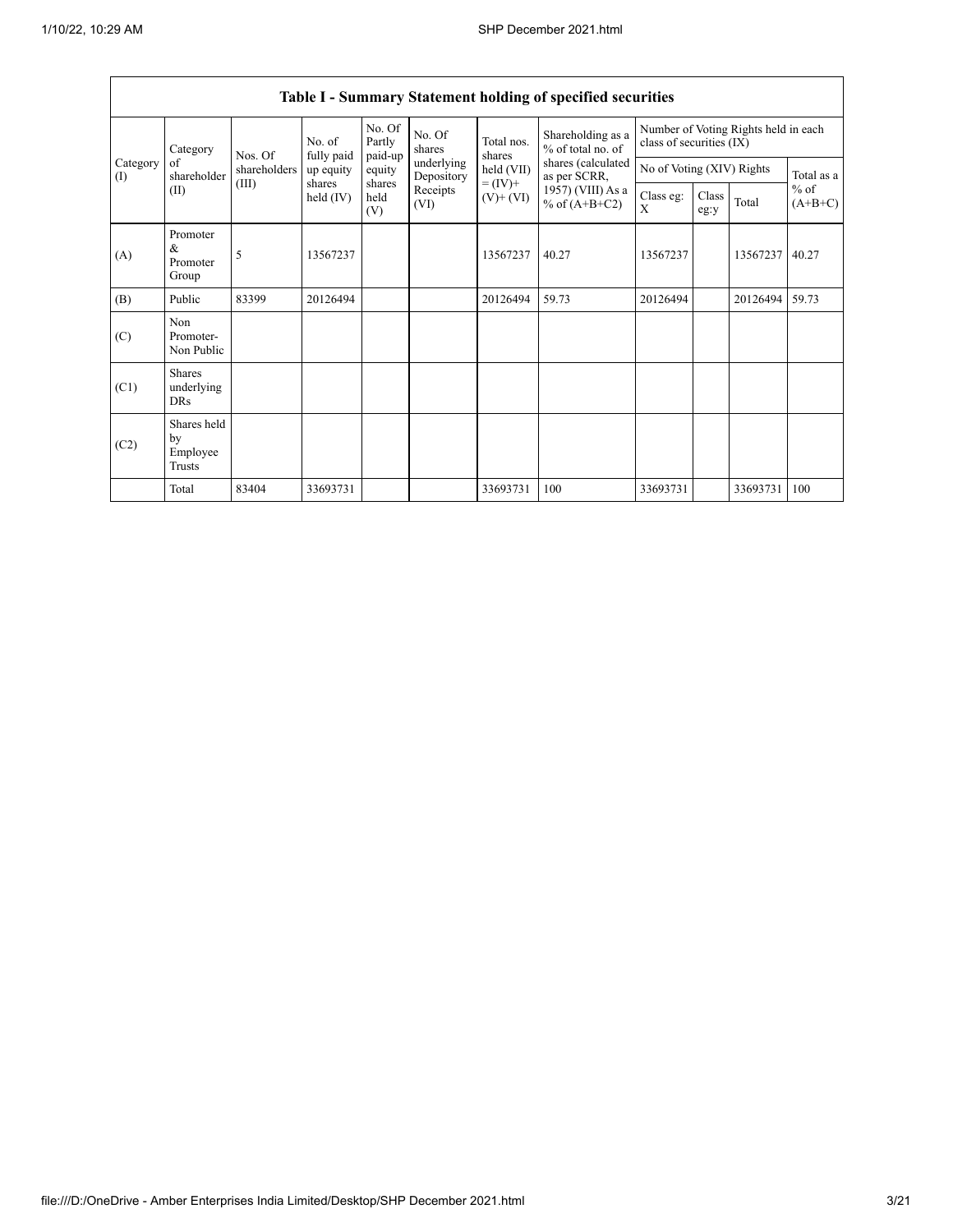$\mathsf{r}$ 

|                 |                                           |                                                         |                                |                                                                                                               | Table I - Summary Statement holding of specified securities                                                                                                                      |                                        |                                                   |                                                                               |                                                  |                                       |
|-----------------|-------------------------------------------|---------------------------------------------------------|--------------------------------|---------------------------------------------------------------------------------------------------------------|----------------------------------------------------------------------------------------------------------------------------------------------------------------------------------|----------------------------------------|---------------------------------------------------|-------------------------------------------------------------------------------|--------------------------------------------------|---------------------------------------|
| Category<br>(I) | Category<br>of<br>shareholder<br>(II)     | No. Of<br><b>Shares</b><br>Underlying<br>Outstanding    | No. of<br>Shares<br>Underlying | No. Of Shares<br>Underlying<br>Outstanding<br>convertible<br>securities and<br>No. Of<br>Warrants (Xi)<br>(a) | Shareholding, as a %<br>assuming full<br>conversion of<br>convertible securities (<br>as a percentage of<br>diluted share capital)<br>$(XI) = (VII)+(X) As a %$<br>of $(A+B+C2)$ | Number of<br>Locked in<br>shares (XII) |                                                   | Number of<br><b>Shares</b><br>pledged or<br>otherwise<br>encumbered<br>(XIII) |                                                  | Number of<br>equity shares<br>held in |
|                 |                                           | convertible<br>Warrants<br>securities<br>$(X_i)$<br>(X) | Outstanding                    |                                                                                                               |                                                                                                                                                                                  | No.<br>(a)                             | As a<br>$\%$ of<br>total<br>Shares<br>held<br>(b) | No.<br>(a)                                                                    | As a<br>$%$ of<br>total<br>Shares<br>held<br>(b) | dematerialized<br>form $(XIV)$        |
| (A)             | Promoter<br>$\&$<br>Promoter<br>Group     |                                                         |                                |                                                                                                               | 40.27                                                                                                                                                                            |                                        |                                                   |                                                                               |                                                  | 13567237                              |
| (B)             | Public                                    |                                                         |                                |                                                                                                               | 59.73                                                                                                                                                                            |                                        |                                                   |                                                                               |                                                  | 20126489                              |
| (C)             | Non<br>Promoter-<br>Non Public            |                                                         |                                |                                                                                                               |                                                                                                                                                                                  |                                        |                                                   |                                                                               |                                                  |                                       |
| (C1)            | <b>Shares</b><br>underlying<br><b>DRs</b> |                                                         |                                |                                                                                                               |                                                                                                                                                                                  |                                        |                                                   |                                                                               |                                                  |                                       |
| (C2)            | Shares held<br>by<br>Employee<br>Trusts   |                                                         |                                |                                                                                                               |                                                                                                                                                                                  |                                        |                                                   |                                                                               |                                                  |                                       |
|                 | Total                                     |                                                         |                                |                                                                                                               | 100                                                                                                                                                                              |                                        |                                                   |                                                                               |                                                  | 33693726                              |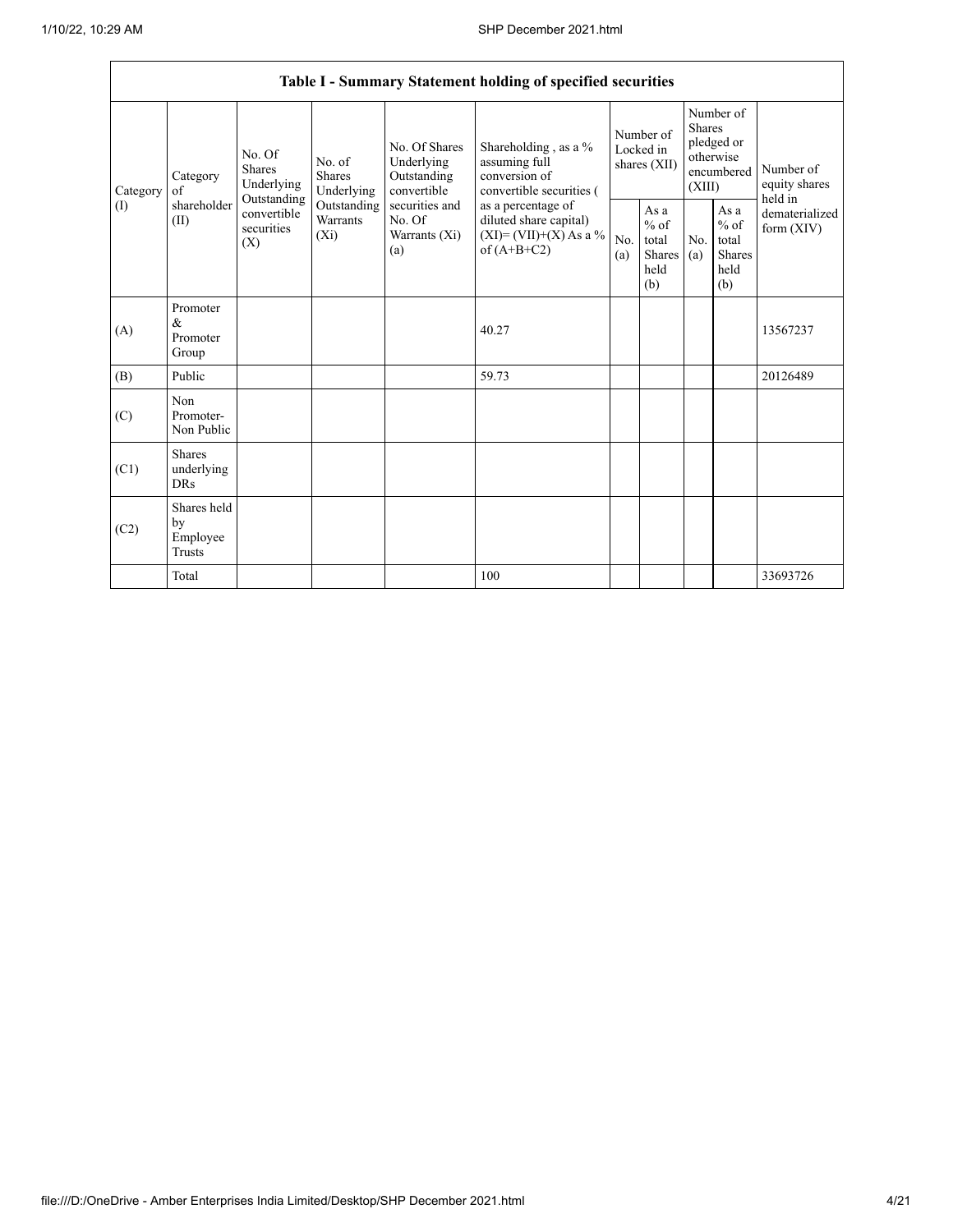|                                                                                                | Table II - Statement showing shareholding pattern of the Promoter and Promoter Group                                |                         |                         |                                 |                                    |                             |                                                      |                           |               |                                      |                           |
|------------------------------------------------------------------------------------------------|---------------------------------------------------------------------------------------------------------------------|-------------------------|-------------------------|---------------------------------|------------------------------------|-----------------------------|------------------------------------------------------|---------------------------|---------------|--------------------------------------|---------------------------|
|                                                                                                |                                                                                                                     |                         | No. of                  | No.<br><b>Of</b>                | No. Of                             | Total nos.                  | Shareholding<br>as a % of<br>total no. of            | class of securities (IX)  |               | Number of Voting Rights held in each |                           |
| Sr.                                                                                            | Category &<br>Name of the<br>Shareholders (I)                                                                       | Nos. Of<br>shareholders | fully paid<br>up equity | Partly<br>paid-<br>up           | shares<br>underlying<br>Depository | shares<br>held<br>$(VII) =$ | shares<br>(calculated as                             | No of Voting (XIV) Rights |               |                                      | Total<br>as a %<br>of     |
|                                                                                                |                                                                                                                     | (III)                   | shares<br>held (IV)     | equity<br>shares<br>held<br>(V) | Receipts<br>(VI)                   | $(IV)$ +<br>$(V)$ + $(VI)$  | per SCRR,<br>1957) (VIII)<br>As a % of<br>$(A+B+C2)$ | Class eg:<br>X            | Class<br>eg:y | Total                                | Total<br>Voting<br>rights |
| A                                                                                              | Table II - Statement showing shareholding pattern of the Promoter and Promoter Group                                |                         |                         |                                 |                                    |                             |                                                      |                           |               |                                      |                           |
| (1)                                                                                            | Indian                                                                                                              |                         |                         |                                 |                                    |                             |                                                      |                           |               |                                      |                           |
| (a)                                                                                            | Individuals/Hindu<br>undivided Family                                                                               | 5                       | 13567237                |                                 |                                    | 13567237                    | 40.27                                                | 13567237                  |               | 13567237                             | 40.27                     |
| Sub-Total<br>(A)(1)                                                                            |                                                                                                                     | 5                       | 13567237                |                                 |                                    | 13567237                    | 40.27                                                | 13567237                  |               | 13567237                             | 40.27                     |
| (2)                                                                                            | Foreign                                                                                                             |                         |                         |                                 |                                    |                             |                                                      |                           |               |                                      |                           |
| Total<br>Shareholding<br>of Promoter<br>and<br>Promoter<br>Group $(A)=$<br>$(A)(1)+(A)$<br>(2) |                                                                                                                     | 5                       | 13567237                |                                 |                                    | 13567237                    | 40.27                                                | 13567237                  |               | 13567237                             | 40.27                     |
| $\, {\bf B}$                                                                                   | Table III - Statement showing shareholding pattern of the Public shareholder                                        |                         |                         |                                 |                                    |                             |                                                      |                           |               |                                      |                           |
| (1)                                                                                            | Institutions                                                                                                        |                         |                         |                                 |                                    |                             |                                                      |                           |               |                                      |                           |
| (a)                                                                                            | Mutual Funds                                                                                                        | 15                      | 3123580                 |                                 |                                    | 3123580                     | 9.27                                                 | 3123580                   |               | 3123580                              | 9.27                      |
| (e)                                                                                            | Foreign Portfolio<br>Investors                                                                                      | 167                     | 9792967                 |                                 |                                    | 9792967                     | 29.06                                                | 9792967                   |               | 9792967                              | 29.06                     |
| Sub-Total<br>(B)(1)                                                                            |                                                                                                                     | 182                     | 12916547                |                                 |                                    | 12916547                    | 38.34                                                | 12916547                  |               | 12916547                             | 38.34                     |
| (3)                                                                                            | Non-institutions                                                                                                    |                         |                         |                                 |                                    |                             |                                                      |                           |               |                                      |                           |
| (a(i))                                                                                         | Individuals -<br>i.Individual<br>shareholders<br>holding nominal<br>share capital up<br>to Rs. 2 lakhs.             | 81147                   | 1585023                 |                                 |                                    | 1585023                     | 4.7                                                  | 1585023                   |               | 1585023                              | 4.7                       |
| (a(ii))                                                                                        | Individuals - ii.<br>Individual<br>shareholders<br>holding nominal<br>share capital in<br>excess of Rs. 2<br>lakhs. | $\tau$                  | 859225                  |                                 |                                    | 859225                      | 2.55                                                 | 859225                    |               | 859225                               | 2.55                      |
| (e)                                                                                            | Any Other<br>(specify)                                                                                              | 2063                    | 4765699                 |                                 |                                    | 4765699                     | 14.14                                                | 4765699                   |               | 4765699                              | 14.14                     |
| Sub-Total<br>(B)(3)                                                                            |                                                                                                                     | 83217                   | 7209947                 |                                 |                                    | 7209947                     | 21.4                                                 | 7209947                   |               | 7209947                              | 21.4                      |
| Total Public<br>Shareholding<br>$(B)=(B)(1)+$<br>$(B)(2)+(B)$<br>(3)                           |                                                                                                                     | 83399                   | 20126494                |                                 |                                    | 20126494 59.73              |                                                      | 20126494                  |               | 20126494                             | 59.73                     |
| $\mathbf C$                                                                                    | Table IV - Statement showing shareholding pattern of the Non Promoter- Non Public shareholder                       |                         |                         |                                 |                                    |                             |                                                      |                           |               |                                      |                           |
| Total (<br>$A+B+C2$ )                                                                          |                                                                                                                     | 83404                   | 33693731                |                                 |                                    | 33693731                    | 100                                                  | 33693731                  |               | 33693731                             | 100                       |
| Total<br>$(A+B+C)$                                                                             |                                                                                                                     | 83404                   | 33693731                |                                 |                                    | 33693731                    | 100                                                  | 33693731                  |               | 33693731                             | 100                       |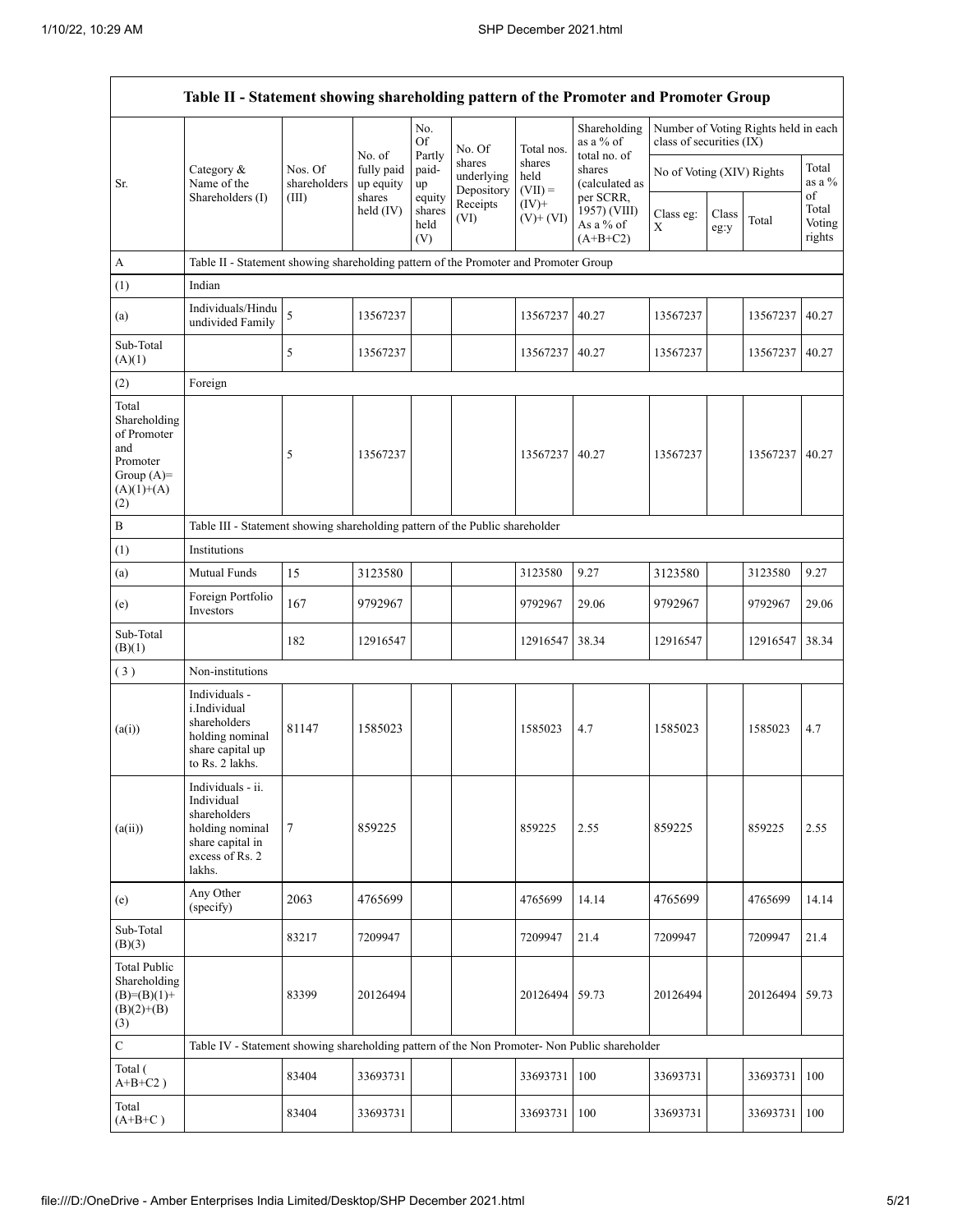| Table II - Statement showing shareholding pattern of the Promoter and Promoter Group    |                                                                                      |                                       |                                                           |                                                                                               |                                        |                                                  |                                                                               |                                                  |                                       |  |  |  |
|-----------------------------------------------------------------------------------------|--------------------------------------------------------------------------------------|---------------------------------------|-----------------------------------------------------------|-----------------------------------------------------------------------------------------------|----------------------------------------|--------------------------------------------------|-------------------------------------------------------------------------------|--------------------------------------------------|---------------------------------------|--|--|--|
|                                                                                         | No. Of<br><b>Shares</b><br>Underlying                                                | No. of<br><b>Shares</b><br>Underlying | No. Of Shares<br>Underlying<br>Outstanding<br>convertible | Shareholding, as a %<br>assuming full conversion of<br>convertible securities (as a           | Number of<br>Locked in<br>shares (XII) |                                                  | Number of<br><b>Shares</b><br>pledged or<br>otherwise<br>encumbered<br>(XIII) |                                                  | Number of<br>equity shares<br>held in |  |  |  |
| Sr.                                                                                     | Outstanding<br>convertible<br>securities<br>(X)                                      | Outstanding<br>Warrants<br>$(X_i)$    | securities and<br>No. Of Warrants<br>(Xi)(a)              | percentage of diluted share<br>capital) $(XI) = (VII)+(X) As$<br>a % of $(A+B+C2)$            |                                        | As a<br>$%$ of<br>total<br>Shares<br>held<br>(b) | No.<br>(a)                                                                    | As a<br>$%$ of<br>total<br>Shares<br>held<br>(b) | dematerialized<br>form $(XIV)$        |  |  |  |
| $\mathbf{A}$                                                                            | Table II - Statement showing shareholding pattern of the Promoter and Promoter Group |                                       |                                                           |                                                                                               |                                        |                                                  |                                                                               |                                                  |                                       |  |  |  |
| (1)                                                                                     | Indian                                                                               |                                       |                                                           |                                                                                               |                                        |                                                  |                                                                               |                                                  |                                       |  |  |  |
| (a)                                                                                     |                                                                                      |                                       |                                                           | 40.27                                                                                         |                                        |                                                  |                                                                               |                                                  | 13567237                              |  |  |  |
| Sub-Total (A)<br>(1)                                                                    |                                                                                      |                                       |                                                           | 40.27                                                                                         |                                        |                                                  |                                                                               |                                                  | 13567237                              |  |  |  |
| (2)                                                                                     | Foreign                                                                              |                                       |                                                           |                                                                                               |                                        |                                                  |                                                                               |                                                  |                                       |  |  |  |
| Total<br>Shareholding<br>of Promoter<br>and Promoter<br>Group $(A)=$<br>$(A)(1)+(A)(2)$ |                                                                                      |                                       |                                                           | 40.27                                                                                         |                                        |                                                  |                                                                               |                                                  | 13567237                              |  |  |  |
| $\, {\bf B}$                                                                            |                                                                                      |                                       |                                                           | Table III - Statement showing shareholding pattern of the Public shareholder                  |                                        |                                                  |                                                                               |                                                  |                                       |  |  |  |
| (1)                                                                                     | Institutions                                                                         |                                       |                                                           |                                                                                               |                                        |                                                  |                                                                               |                                                  |                                       |  |  |  |
| (a)                                                                                     |                                                                                      |                                       |                                                           | 9.27                                                                                          |                                        |                                                  |                                                                               |                                                  | 3123580                               |  |  |  |
| (e)                                                                                     |                                                                                      |                                       |                                                           | 29.06                                                                                         |                                        |                                                  |                                                                               |                                                  | 9792967                               |  |  |  |
| Sub-Total (B)<br>(1)                                                                    |                                                                                      |                                       |                                                           | 38.34                                                                                         |                                        |                                                  |                                                                               |                                                  | 12916547                              |  |  |  |
| (3)                                                                                     | Non-institutions                                                                     |                                       |                                                           |                                                                                               |                                        |                                                  |                                                                               |                                                  |                                       |  |  |  |
| (a(i))                                                                                  |                                                                                      |                                       |                                                           | 4.7                                                                                           |                                        |                                                  |                                                                               |                                                  | 1585018                               |  |  |  |
| (a(ii))                                                                                 |                                                                                      |                                       |                                                           | 2.55                                                                                          |                                        |                                                  |                                                                               |                                                  | 859225                                |  |  |  |
| (e)                                                                                     |                                                                                      |                                       |                                                           | 14.14                                                                                         |                                        |                                                  |                                                                               |                                                  | 4765699                               |  |  |  |
| Sub-Total (B)<br>(3)                                                                    |                                                                                      |                                       |                                                           | 21.4                                                                                          |                                        |                                                  |                                                                               |                                                  | 7209942                               |  |  |  |
| <b>Total Public</b><br>Shareholding<br>$(B)=(B)(1)+$<br>$(B)(2)+(B)(3)$                 |                                                                                      |                                       |                                                           | 59.73                                                                                         |                                        |                                                  |                                                                               |                                                  | 20126489                              |  |  |  |
| $\mathbf C$                                                                             |                                                                                      |                                       |                                                           | Table IV - Statement showing shareholding pattern of the Non Promoter- Non Public shareholder |                                        |                                                  |                                                                               |                                                  |                                       |  |  |  |
| Total (<br>$A+B+C2$ )                                                                   |                                                                                      |                                       |                                                           | 100                                                                                           |                                        |                                                  |                                                                               |                                                  | 33693726                              |  |  |  |
| Total (A+B+C<br>$\lambda$                                                               |                                                                                      |                                       |                                                           | 100                                                                                           |                                        |                                                  |                                                                               |                                                  | 33693726                              |  |  |  |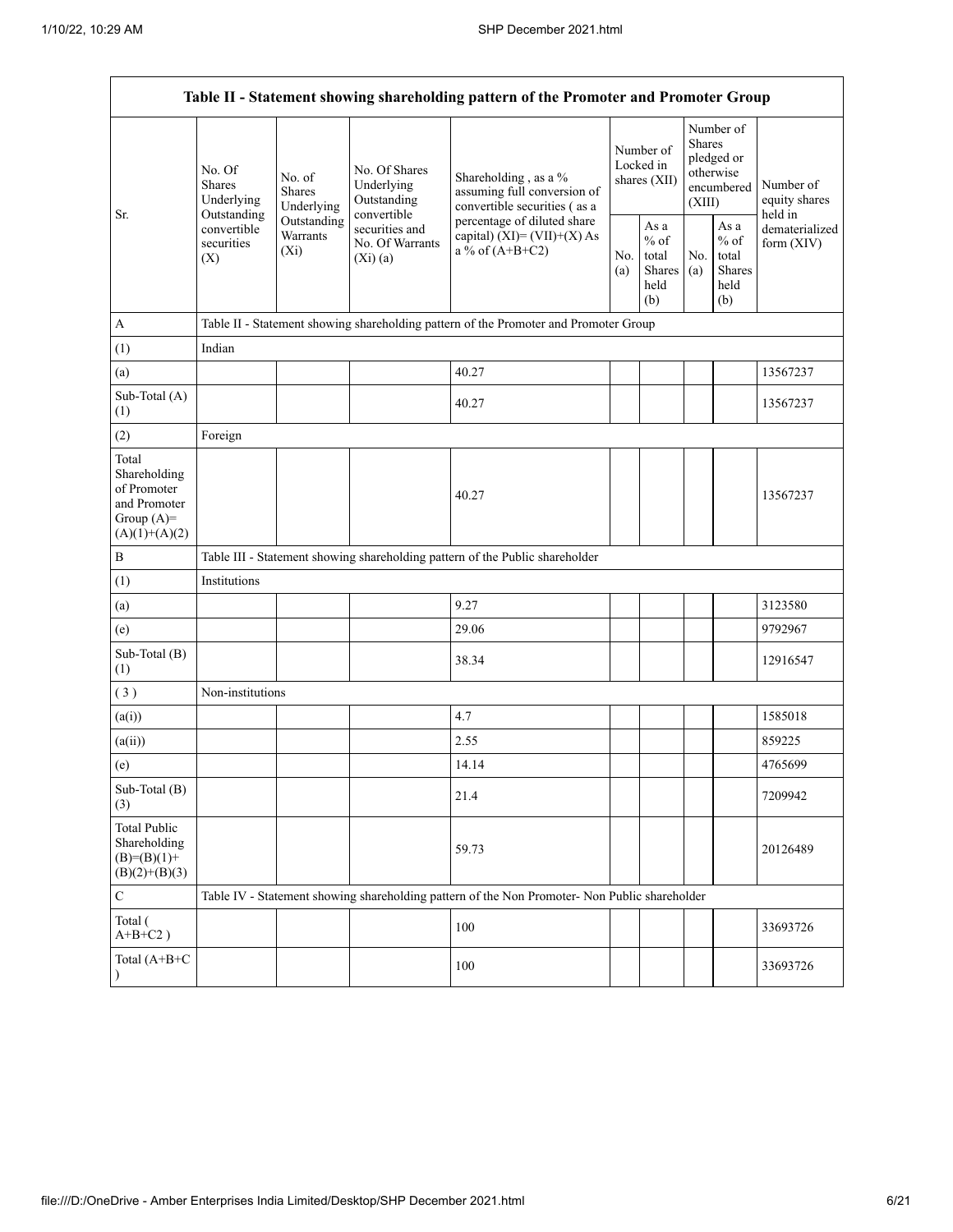| Individuals/Hindu undivided Family                                                                                                                                                          |                               |                               |                                |                               |                                  |                          |  |  |  |  |  |
|---------------------------------------------------------------------------------------------------------------------------------------------------------------------------------------------|-------------------------------|-------------------------------|--------------------------------|-------------------------------|----------------------------------|--------------------------|--|--|--|--|--|
| Searial No.                                                                                                                                                                                 | $\mathbf{1}$                  | $\overline{c}$                | $\mathfrak{Z}$                 | $\overline{4}$                | $\mathfrak s$                    |                          |  |  |  |  |  |
| Name of the<br>Shareholders (I)                                                                                                                                                             | <b>JASBIR</b><br><b>SINGH</b> | <b>DALJIT</b><br><b>SINGH</b> | <b>AMANDEEP</b><br><b>KAUR</b> | <b>KARTAR</b><br><b>SINGH</b> | <b>SUKHMANI</b><br><b>LAKHAT</b> | Click here to go<br>back |  |  |  |  |  |
| PAN (II)                                                                                                                                                                                    | AMWPS9504P                    | BTFPS8409E                    | AUOPK8418J                     | ADCPS2269Q                    | ADRPL0169P                       | Total                    |  |  |  |  |  |
| No. of fully paid<br>up equity shares<br>$held$ (IV)                                                                                                                                        | 7059165                       | 6074205                       | 100                            | 433667                        | 100                              | 13567237                 |  |  |  |  |  |
| No. Of Partly paid-<br>up equity shares<br>held(V)                                                                                                                                          |                               |                               |                                |                               |                                  |                          |  |  |  |  |  |
| No. Of shares<br>underlying<br>Depository<br>Receipts (VI)                                                                                                                                  |                               |                               |                                |                               |                                  |                          |  |  |  |  |  |
| Total nos. shares<br>held $(VII) = (IV) +$<br>$(V)$ + $(VI)$                                                                                                                                | 7059165                       | 6074205                       | 100                            | 433667                        | 100                              | 13567237                 |  |  |  |  |  |
| Shareholding as a<br>% of total no. of<br>shares (calculated<br>as per SCRR,<br>1957) (VIII) As a<br>% of $(A+B+C2)$                                                                        | 20.95                         | 18.03                         | $\boldsymbol{0}$               | 1.29                          | $\boldsymbol{0}$                 | 40.27                    |  |  |  |  |  |
| Number of Voting Rights held in each class of securities (IX)                                                                                                                               |                               |                               |                                |                               |                                  |                          |  |  |  |  |  |
| Class eg:X                                                                                                                                                                                  | 7059165                       | 6074205                       | 100                            | 433667                        | 100                              | 13567237                 |  |  |  |  |  |
| Class eg:y                                                                                                                                                                                  |                               |                               |                                |                               |                                  |                          |  |  |  |  |  |
| Total                                                                                                                                                                                       | 7059165                       | 6074205                       | 100                            | 433667                        | 100                              | 13567237                 |  |  |  |  |  |
| Total as a % of<br>Total Voting rights                                                                                                                                                      | 20.95                         | 18.03                         | $\boldsymbol{0}$               | 1.29                          | $\overline{0}$                   | 40.27                    |  |  |  |  |  |
| No. Of Shares<br>Underlying<br>Outstanding<br>convertible<br>securities $(X)$                                                                                                               |                               |                               |                                |                               |                                  |                          |  |  |  |  |  |
| No. of Shares<br>Underlying<br>Outstanding<br>Warrants (Xi)                                                                                                                                 |                               |                               |                                |                               |                                  |                          |  |  |  |  |  |
| No. Of Shares<br>Underlying<br>Outstanding<br>convertible<br>securities and No.<br>Of Warrants (Xi)<br>(a)                                                                                  |                               |                               |                                |                               |                                  |                          |  |  |  |  |  |
| Shareholding, as a<br>% assuming full<br>conversion of<br>convertible<br>securities (as a<br>percentage of<br>diluted share<br>capital) $(XI)$ =<br>$(VII)+(Xi)(a)$ As a<br>% of $(A+B+C2)$ | 20.95                         | 18.03                         | $\boldsymbol{0}$               | 1.29                          | $\boldsymbol{0}$                 | 40.27                    |  |  |  |  |  |
| Number of Locked in shares (XII)                                                                                                                                                            |                               |                               |                                |                               |                                  |                          |  |  |  |  |  |
| No. (a)                                                                                                                                                                                     |                               |                               |                                |                               |                                  |                          |  |  |  |  |  |
| As a % of total<br>Shares held (b)                                                                                                                                                          |                               |                               |                                |                               |                                  |                          |  |  |  |  |  |
| Number of Shares pledged or otherwise encumbered (XIII)                                                                                                                                     |                               |                               |                                |                               |                                  |                          |  |  |  |  |  |
| No. $(a)$                                                                                                                                                                                   |                               |                               |                                |                               |                                  |                          |  |  |  |  |  |
|                                                                                                                                                                                             |                               |                               |                                |                               |                                  |                          |  |  |  |  |  |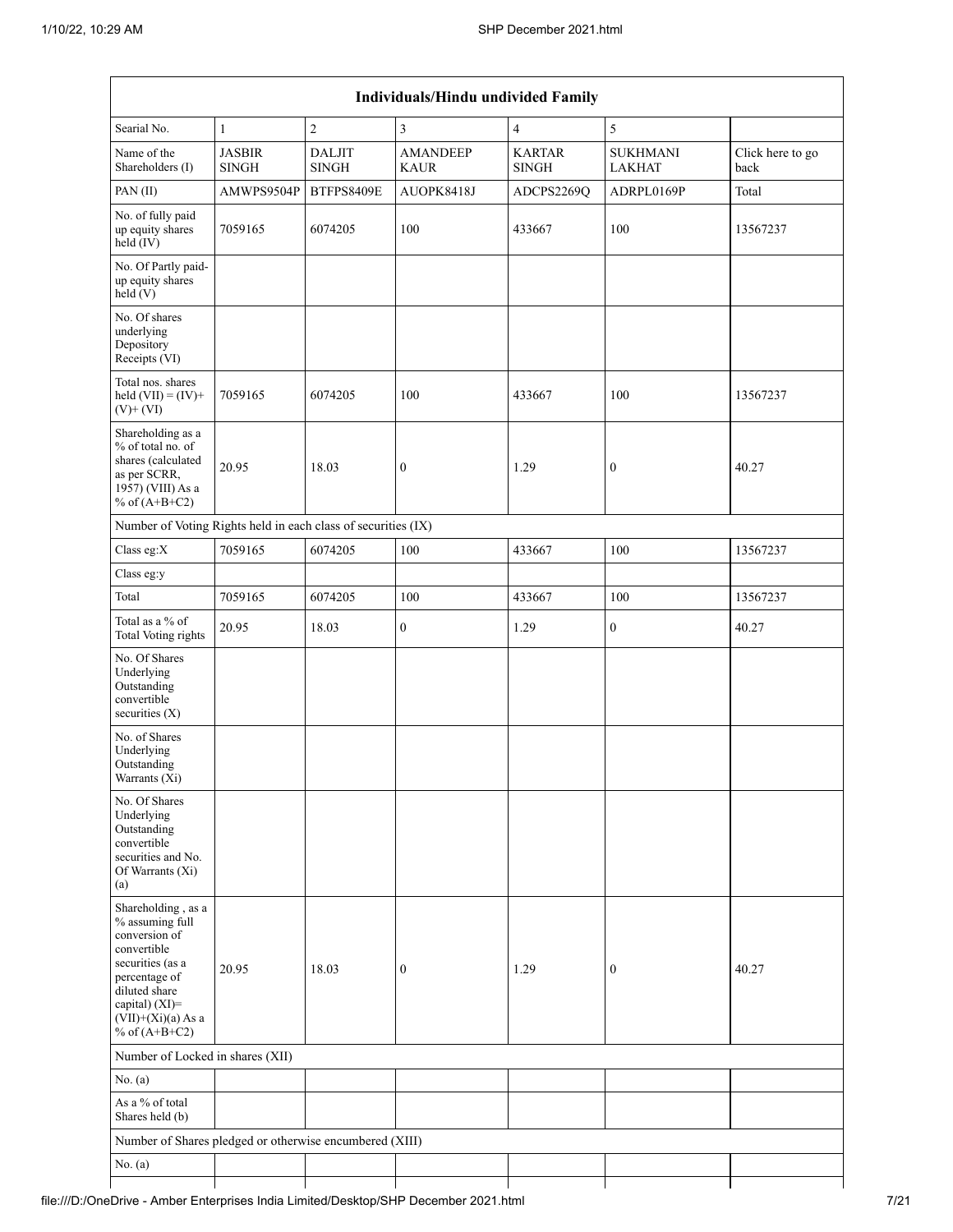### 1/10/22, 10:29 AM SHP December 2021.html

| As a % of total<br>Shares held (b)                                   |          |          |                |                |                |          |
|----------------------------------------------------------------------|----------|----------|----------------|----------------|----------------|----------|
| Number of equity<br>shares held in<br>dematerialized<br>form $(XIV)$ | 7059165  | 6074205  | 100            | 433667         | 100            | 13567237 |
| Reason for not providing PAN                                         |          |          |                |                |                |          |
| Reason for not<br>providing PAN                                      |          |          |                |                |                |          |
| Shareholder type                                                     | Promoter | Promoter | Promoter Group | Promoter Group | Promoter Group |          |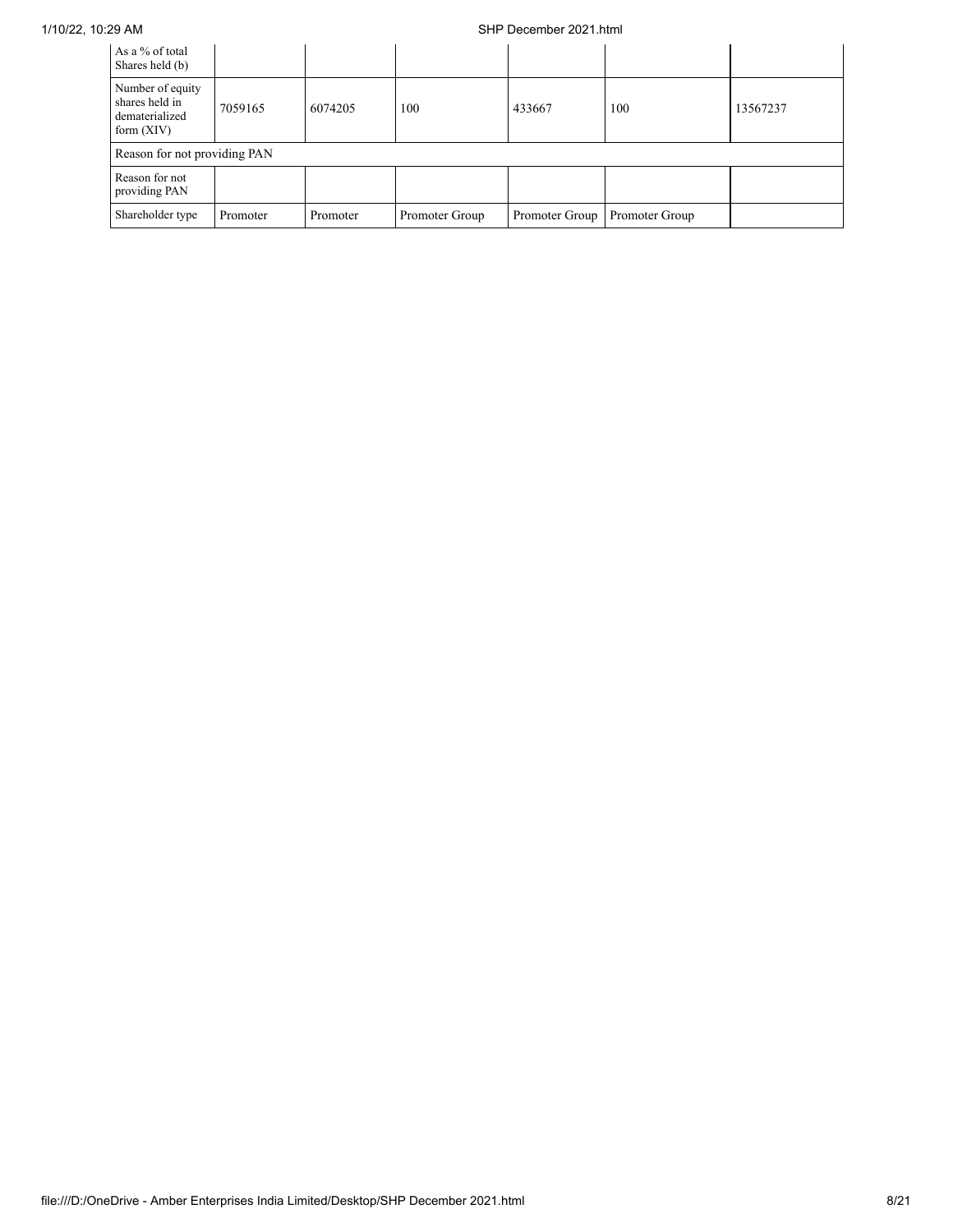| <b>Mutual Funds</b>                                                                                                                                                                  |                                            |                                                                           |                                                          |                          |  |  |  |  |  |  |  |
|--------------------------------------------------------------------------------------------------------------------------------------------------------------------------------------|--------------------------------------------|---------------------------------------------------------------------------|----------------------------------------------------------|--------------------------|--|--|--|--|--|--|--|
| Searial No.                                                                                                                                                                          | $\mathbf{1}$                               | $\overline{c}$                                                            | $\overline{\mathbf{3}}$                                  |                          |  |  |  |  |  |  |  |
| Name of the<br>Shareholders (I)                                                                                                                                                      | <b>DSP EQUITY</b><br>& BOND<br><b>FUND</b> | L&T MUTUAL FUND TRUSTEE<br>LIMITED-L&T EMERGING BUSINESSES<br><b>FUND</b> | KOTAK MAHINDRA TRUSTEE CO<br>LTD A/C KOTAK MULTICAP FUND | Click here<br>to go back |  |  |  |  |  |  |  |
| PAN (II)                                                                                                                                                                             | AAAJD0430B                                 | AAATC4460E                                                                | AAATK4475F                                               | Total                    |  |  |  |  |  |  |  |
| No. of fully paid<br>up equity shares<br>$held$ (IV)                                                                                                                                 | 374555                                     | 365188                                                                    | 1280996                                                  | 2020739                  |  |  |  |  |  |  |  |
| No. Of Partly paid-<br>up equity shares<br>held(V)                                                                                                                                   |                                            |                                                                           |                                                          |                          |  |  |  |  |  |  |  |
| No. Of shares<br>underlying<br>Depository<br>Receipts (VI)                                                                                                                           |                                            |                                                                           |                                                          |                          |  |  |  |  |  |  |  |
| Total nos. shares<br>held $(VII) = (IV) +$<br>$(V)$ + $(VI)$                                                                                                                         | 374555                                     | 365188                                                                    | 1280996                                                  | 2020739                  |  |  |  |  |  |  |  |
| Shareholding as a<br>% of total no. of<br>shares (calculated<br>as per SCRR,<br>1957) (VIII) As a<br>% of $(A+B+C2)$                                                                 | 1.11                                       | 1.08                                                                      | 3.8                                                      | 6                        |  |  |  |  |  |  |  |
|                                                                                                                                                                                      |                                            | Number of Voting Rights held in each class of securities (IX)             |                                                          |                          |  |  |  |  |  |  |  |
| Class eg: X                                                                                                                                                                          | 374555                                     | 365188                                                                    | 1280996                                                  | 2020739                  |  |  |  |  |  |  |  |
| Class eg:y                                                                                                                                                                           |                                            |                                                                           |                                                          |                          |  |  |  |  |  |  |  |
| Total                                                                                                                                                                                | 374555                                     | 365188                                                                    | 1280996                                                  | 2020739                  |  |  |  |  |  |  |  |
| Total as a % of<br><b>Total Voting rights</b>                                                                                                                                        | 1.11                                       | 1.08                                                                      | 3.8                                                      | 6                        |  |  |  |  |  |  |  |
| No. Of Shares<br>Underlying<br>Outstanding<br>convertible<br>securities (X)                                                                                                          |                                            |                                                                           |                                                          |                          |  |  |  |  |  |  |  |
| No. of Shares<br>Underlying<br>Outstanding<br>Warrants (Xi)                                                                                                                          |                                            |                                                                           |                                                          |                          |  |  |  |  |  |  |  |
| No. Of Shares<br>Underlying<br>Outstanding<br>convertible<br>securities and No.<br>Of Warrants (Xi)<br>(a)                                                                           |                                            |                                                                           |                                                          |                          |  |  |  |  |  |  |  |
| Shareholding, as a<br>% assuming full<br>conversion of<br>convertible<br>securities (as a<br>percentage of<br>diluted share<br>capital) (XI)=<br>$(VII)+(X)$ As a %<br>of $(A+B+C2)$ | 1.11                                       | 1.08                                                                      | 3.8                                                      | 6                        |  |  |  |  |  |  |  |
| Number of Locked in shares (XII)                                                                                                                                                     |                                            |                                                                           |                                                          |                          |  |  |  |  |  |  |  |
| No. $(a)$                                                                                                                                                                            |                                            |                                                                           |                                                          |                          |  |  |  |  |  |  |  |
| As a % of total<br>Shares held (b)                                                                                                                                                   |                                            |                                                                           |                                                          |                          |  |  |  |  |  |  |  |
| Number of equity<br>shares held in                                                                                                                                                   | 374555                                     | 365188                                                                    | 1280996                                                  | 2020739                  |  |  |  |  |  |  |  |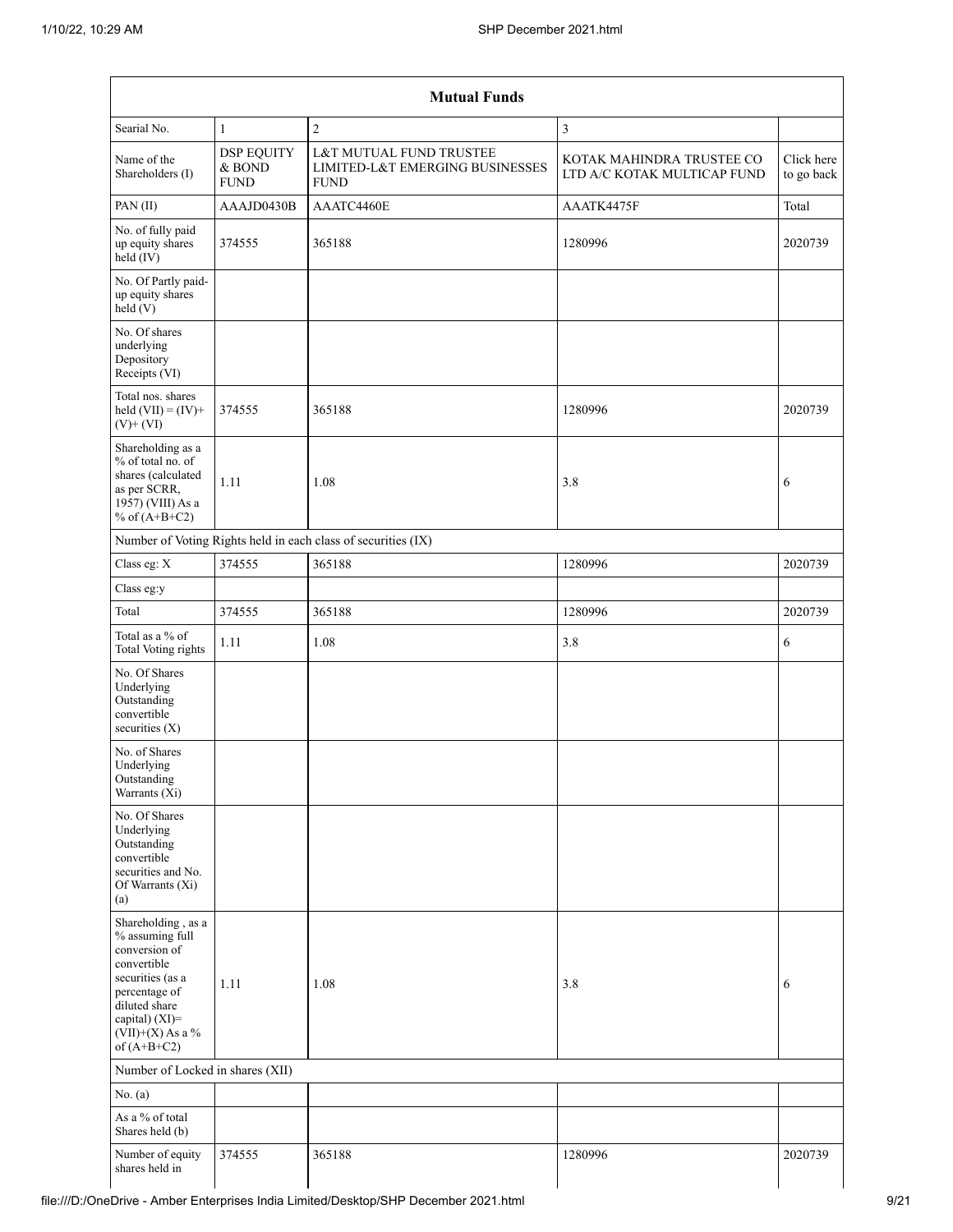| dematerialized<br>form $(XIV)$  |  |  |
|---------------------------------|--|--|
| Reason for not providing PAN    |  |  |
| Reason for not<br>providing PAN |  |  |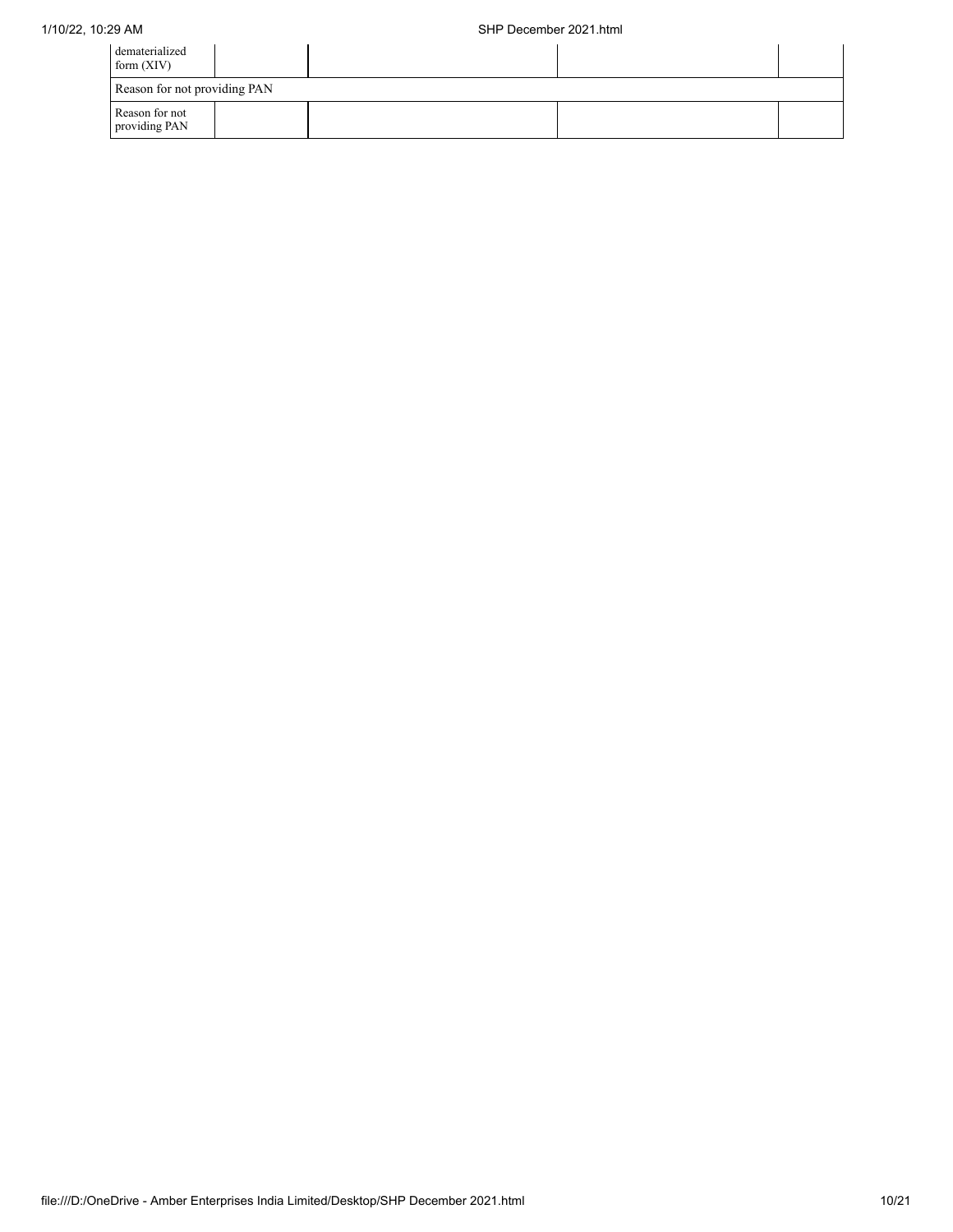| <b>Foreign Portfolio Investors</b>                                                                                                                  |                                                                                                   |                                                               |                                                                       |                                                                                                                |                                                                |                                                                  |                                                                   |  |  |  |  |
|-----------------------------------------------------------------------------------------------------------------------------------------------------|---------------------------------------------------------------------------------------------------|---------------------------------------------------------------|-----------------------------------------------------------------------|----------------------------------------------------------------------------------------------------------------|----------------------------------------------------------------|------------------------------------------------------------------|-------------------------------------------------------------------|--|--|--|--|
| Searial No.                                                                                                                                         | $\mathbf{1}$                                                                                      | $\sqrt{2}$                                                    | 3                                                                     | $\overline{4}$                                                                                                 | $\sqrt{5}$                                                     | $\boldsymbol{6}$                                                 | $\boldsymbol{7}$                                                  |  |  |  |  |
| Name of the<br>Shareholders<br>(I)                                                                                                                  | <b>GOLDMAN</b><br><b>SACHS</b><br>TRUST-<br>GOLDMAN<br>SACHS<br><b>EMERGING</b><br><b>MARKETS</b> | NEWPORT ASIA<br><b>INSTITUTIONAL</b><br><b>FUND LP</b>        | <b>ABU DHABI</b><br><b>INVESTMENT</b><br><b>AUTHORITY</b><br>- BEHAVE | <b>GOLDMAN</b><br><b>SACHS</b><br>FUNDS -<br><b>GOLDMAN</b><br><b>SACHS</b><br><b>EMERGING</b><br><b>MARKE</b> | <b>OXBOW</b><br><b>MASTER</b><br><b>FUND</b><br><b>LIMITED</b> | <b>PRINCIPAL</b><br><b>ASIAN</b><br><b>EQUITY</b><br><b>FUND</b> | <b>TAIYO</b><br><b>GREATER</b><br><b>INDIA FUND</b><br><b>LTD</b> |  |  |  |  |
| PAN(II)                                                                                                                                             | AAAAG1053C                                                                                        | AAAAN5243M                                                    | AAACA4380N                                                            | AACCG2692R                                                                                                     | AACCO4302L                                                     | AACTP7133R                                                       | AADCT8436B                                                        |  |  |  |  |
| No. of fully<br>paid up equity<br>shares held<br>(IV)                                                                                               | 655114                                                                                            | 343890                                                        | 358014                                                                | 754549                                                                                                         | 385511                                                         | 363640                                                           | 364703                                                            |  |  |  |  |
| No. Of Partly<br>paid-up equity<br>shares held (V)                                                                                                  |                                                                                                   |                                                               |                                                                       |                                                                                                                |                                                                |                                                                  |                                                                   |  |  |  |  |
| No. Of shares<br>underlying<br>Depository<br>Receipts (VI)                                                                                          |                                                                                                   |                                                               |                                                                       |                                                                                                                |                                                                |                                                                  |                                                                   |  |  |  |  |
| Total nos.<br>shares held<br>$(VII) = (IV) +$<br>$(V)$ + $(VI)$                                                                                     | 655114                                                                                            | 343890                                                        | 358014                                                                | 754549                                                                                                         | 385511                                                         | 363640                                                           | 364703                                                            |  |  |  |  |
| Shareholding<br>as a % of total<br>no. of shares<br>(calculated as<br>per SCRR,<br>1957) (VIII) As<br>$a\%$ of<br>$(A+B+C2)$                        | 1.94                                                                                              | 1.02                                                          | 1.06                                                                  | 2.24                                                                                                           | 1.14                                                           | 1.08                                                             | 1.08                                                              |  |  |  |  |
|                                                                                                                                                     |                                                                                                   | Number of Voting Rights held in each class of securities (IX) |                                                                       |                                                                                                                |                                                                |                                                                  |                                                                   |  |  |  |  |
| Class eg: X                                                                                                                                         | 655114                                                                                            | 343890                                                        | 358014                                                                | 754549                                                                                                         | 385511                                                         | 363640                                                           | 364703                                                            |  |  |  |  |
| Class eg:y                                                                                                                                          |                                                                                                   |                                                               |                                                                       |                                                                                                                |                                                                |                                                                  |                                                                   |  |  |  |  |
| Total                                                                                                                                               | 655114                                                                                            | 343890                                                        | 358014                                                                | 754549                                                                                                         | 385511                                                         | 363640                                                           | 364703                                                            |  |  |  |  |
| Total as a % of<br><b>Total Voting</b><br>rights                                                                                                    | 1.94                                                                                              | 1.02                                                          | 1.06                                                                  | 2.24                                                                                                           | 1.14                                                           | 1.08                                                             | 1.08                                                              |  |  |  |  |
| No. Of Shares<br>Underlying<br>Outstanding<br>convertible<br>securities $(X)$                                                                       |                                                                                                   |                                                               |                                                                       |                                                                                                                |                                                                |                                                                  |                                                                   |  |  |  |  |
| No. of Shares<br>Underlying<br>Outstanding<br>Warrants (Xi)                                                                                         |                                                                                                   |                                                               |                                                                       |                                                                                                                |                                                                |                                                                  |                                                                   |  |  |  |  |
| No. Of Shares<br>Underlying<br>Outstanding<br>convertible<br>securities and<br>No. Of<br>Warrants (Xi)<br>(a)                                       |                                                                                                   |                                                               |                                                                       |                                                                                                                |                                                                |                                                                  |                                                                   |  |  |  |  |
| Shareholding,<br>as a $\%$<br>assuming full<br>conversion of<br>convertible<br>securities (as a<br>percentage of<br>diluted share<br>capital) (XI)= | 1.94                                                                                              | 1.02                                                          | 1.06                                                                  | 2.24                                                                                                           | 1.14                                                           | 1.08                                                             | 1.08                                                              |  |  |  |  |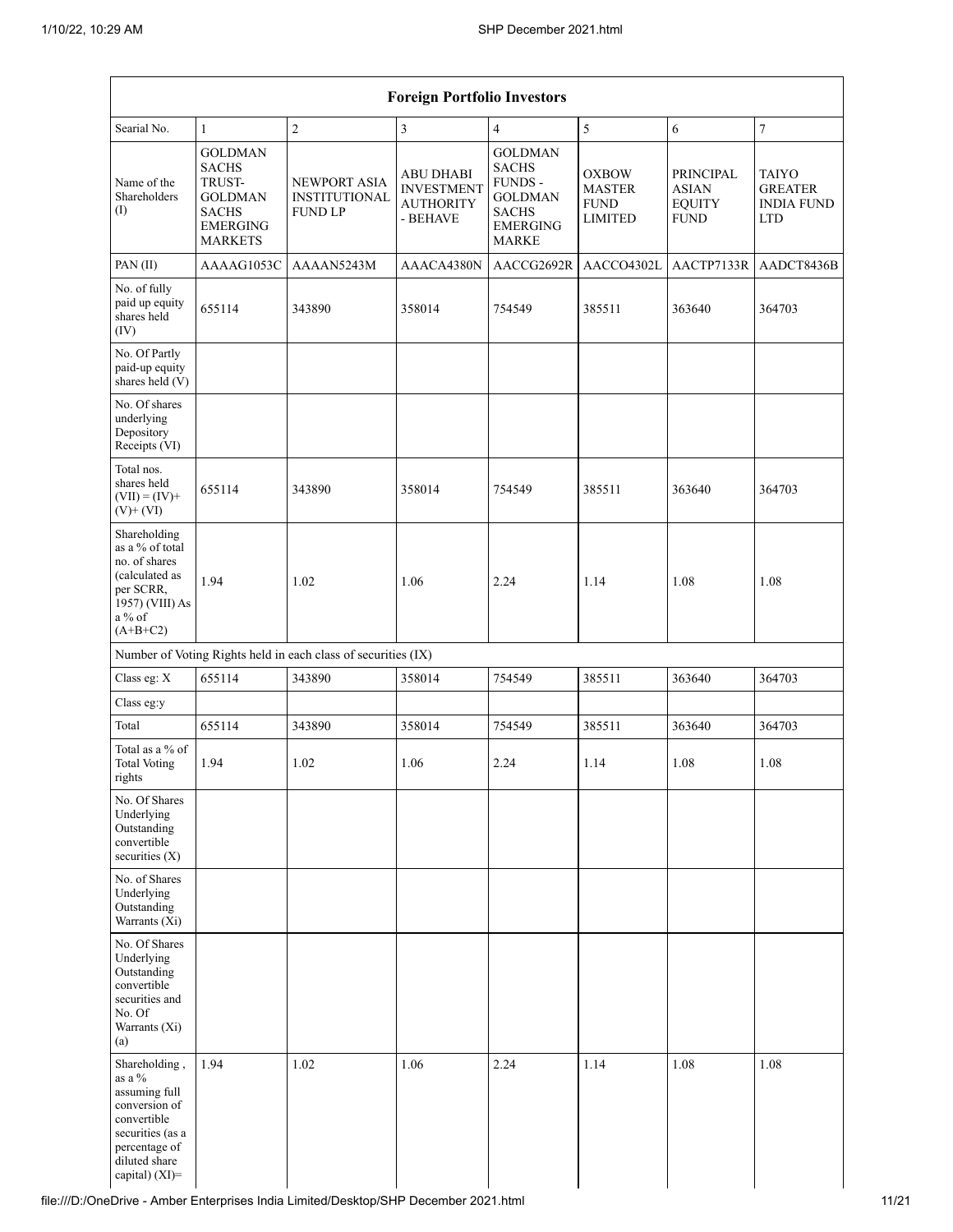## 1/10/22, 10:29 AM SHP December 2021.html

| $(VII)+(X)$ As a<br>$%$ of<br>$(A+B+C2)$                                |                                  |        |        |        |        |        |        |  |  |
|-------------------------------------------------------------------------|----------------------------------|--------|--------|--------|--------|--------|--------|--|--|
|                                                                         | Number of Locked in shares (XII) |        |        |        |        |        |        |  |  |
| No. $(a)$                                                               |                                  |        |        |        |        |        |        |  |  |
| As a % of total<br>Shares held (b)                                      |                                  |        |        |        |        |        |        |  |  |
| Number of<br>equity shares<br>held in<br>dematerialized<br>form $(XIV)$ | 655114                           | 343890 | 358014 | 754549 | 385511 | 363640 | 364703 |  |  |
| Reason for not providing PAN                                            |                                  |        |        |        |        |        |        |  |  |
| Reason for not<br>providing PAN                                         |                                  |        |        |        |        |        |        |  |  |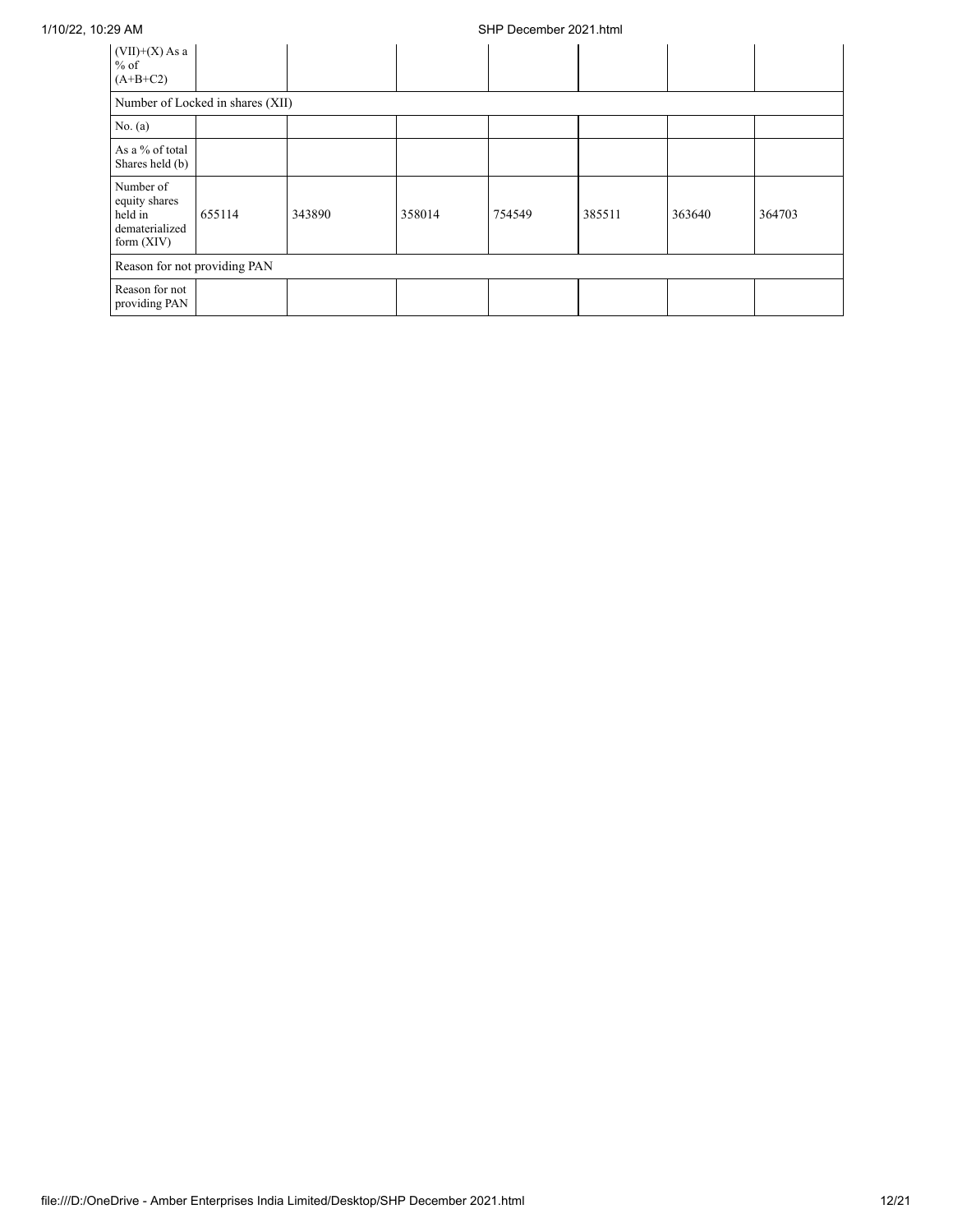| <b>Foreign Portfolio Investors</b>                                                                                                                                                   |                                                               |                       |  |  |  |  |  |
|--------------------------------------------------------------------------------------------------------------------------------------------------------------------------------------|---------------------------------------------------------------|-----------------------|--|--|--|--|--|
| Searial No.                                                                                                                                                                          | $\,8\,$                                                       |                       |  |  |  |  |  |
| Name of the<br>Shareholders (I)                                                                                                                                                      | KOTAK FUNDS - INDIA MIDCAP FUND                               | Click here to go back |  |  |  |  |  |
| PAN(II)                                                                                                                                                                              | AAGCK4148L                                                    | Total                 |  |  |  |  |  |
| No. of fully paid<br>up equity shares<br>$held$ (IV)                                                                                                                                 | 348733                                                        | 3574154               |  |  |  |  |  |
| No. Of Partly paid-<br>up equity shares<br>held(V)                                                                                                                                   |                                                               |                       |  |  |  |  |  |
| No. Of shares<br>underlying<br>Depository<br>Receipts (VI)                                                                                                                           |                                                               |                       |  |  |  |  |  |
| Total nos. shares<br>held $(VII) = (IV) +$<br>$(V)$ + $(VI)$                                                                                                                         | 348733                                                        | 3574154               |  |  |  |  |  |
| Shareholding as a<br>% of total no. of<br>shares (calculated<br>as per SCRR,<br>1957) (VIII) As a<br>% of $(A+B+C2)$                                                                 | 1.04                                                          | 10.61                 |  |  |  |  |  |
|                                                                                                                                                                                      | Number of Voting Rights held in each class of securities (IX) |                       |  |  |  |  |  |
| Class eg: X                                                                                                                                                                          | 348733                                                        | 3574154               |  |  |  |  |  |
| Class eg:y                                                                                                                                                                           |                                                               |                       |  |  |  |  |  |
| Total                                                                                                                                                                                | 348733                                                        | 3574154               |  |  |  |  |  |
| Total as a % of<br><b>Total Voting rights</b>                                                                                                                                        | 1.04                                                          | 10.61                 |  |  |  |  |  |
| No. Of Shares<br>Underlying<br>Outstanding<br>convertible<br>securities (X)                                                                                                          |                                                               |                       |  |  |  |  |  |
| No. of Shares<br>Underlying<br>Outstanding<br>Warrants (Xi)                                                                                                                          |                                                               |                       |  |  |  |  |  |
| No. Of Shares<br>Underlying<br>Outstanding<br>convertible<br>securities and No.<br>Of Warrants (Xi)<br>(a)                                                                           |                                                               |                       |  |  |  |  |  |
| Shareholding, as a<br>% assuming full<br>conversion of<br>convertible<br>securities (as a<br>percentage of<br>diluted share<br>capital) (XI)=<br>$(VII)+(X)$ As a %<br>of $(A+B+C2)$ | 1.04                                                          | 10.61                 |  |  |  |  |  |
|                                                                                                                                                                                      | Number of Locked in shares (XII)                              |                       |  |  |  |  |  |
| No. $(a)$                                                                                                                                                                            |                                                               |                       |  |  |  |  |  |
| As a % of total<br>Shares held (b)                                                                                                                                                   |                                                               |                       |  |  |  |  |  |
| Number of equity<br>shares held in<br>dematerialized<br>form (XIV)                                                                                                                   | 348733                                                        | 3574154               |  |  |  |  |  |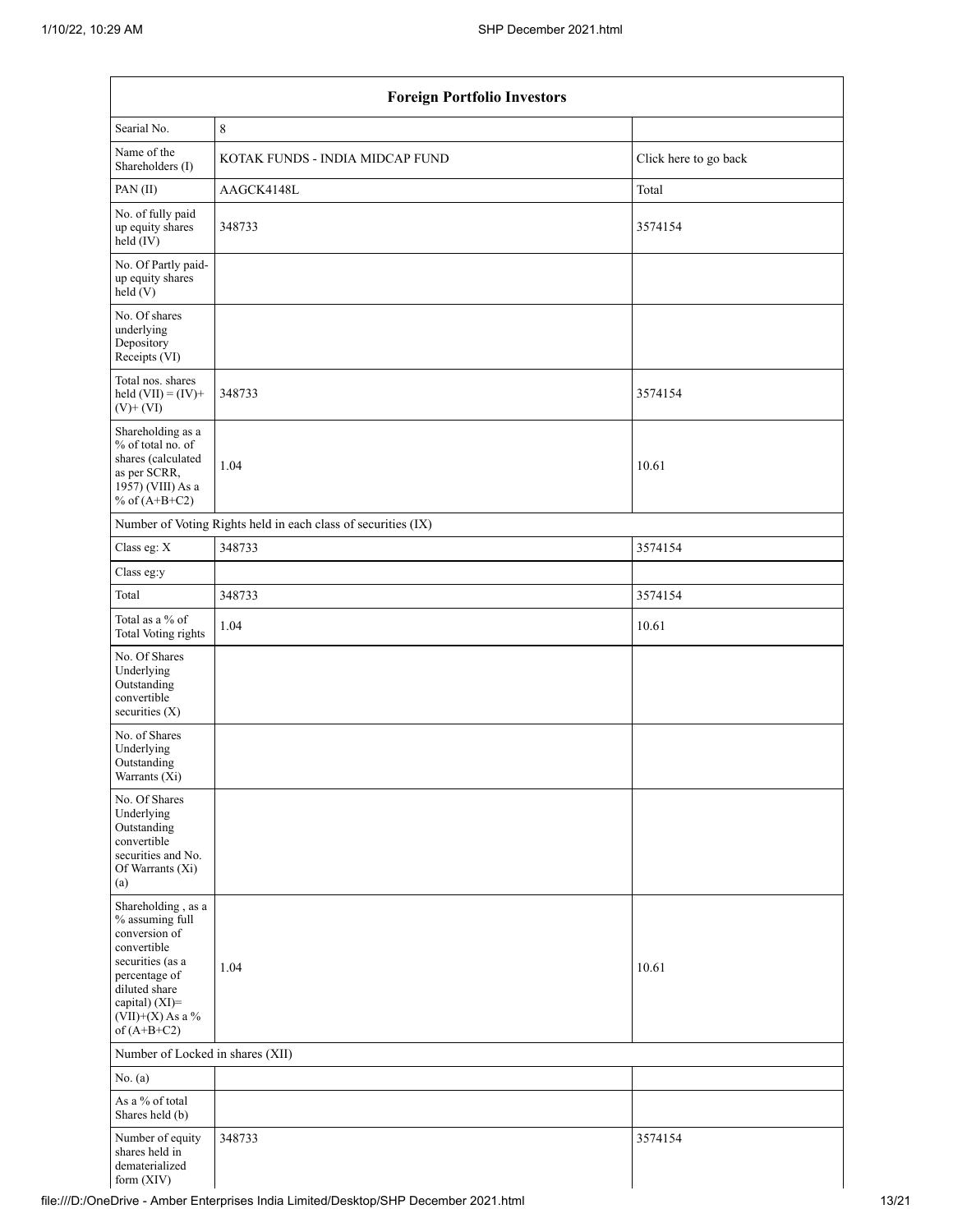| Reason for not providing PAN    |  |  |  |  |  |  |
|---------------------------------|--|--|--|--|--|--|
| Reason for not<br>providing PAN |  |  |  |  |  |  |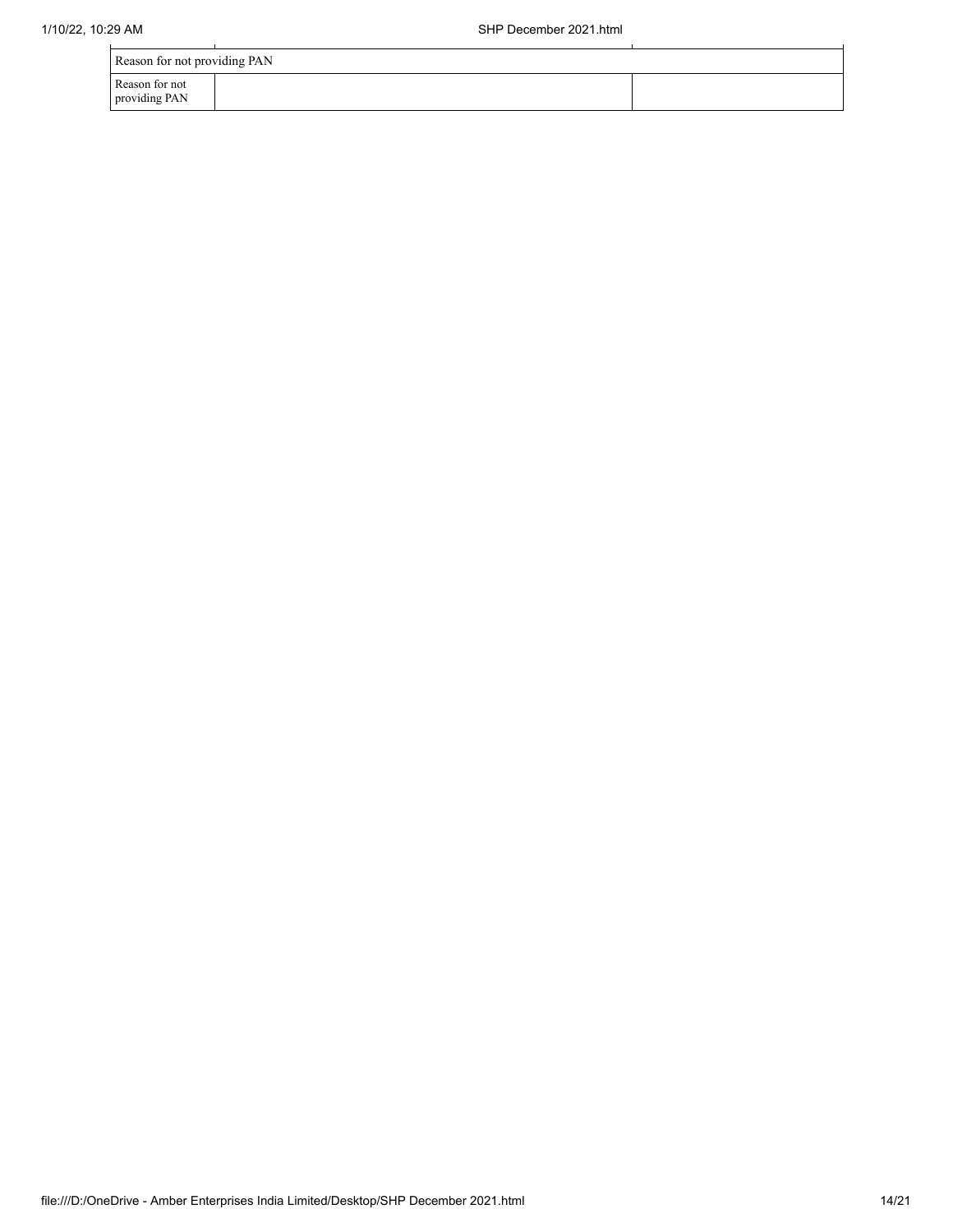Г

| Individuals - ii. Individual shareholders holding nominal share capital in excess of Rs. 2 lakhs.                                                                                    |                                                               |                       |  |  |  |  |
|--------------------------------------------------------------------------------------------------------------------------------------------------------------------------------------|---------------------------------------------------------------|-----------------------|--|--|--|--|
| Searial No.                                                                                                                                                                          | $\,1$                                                         |                       |  |  |  |  |
| Name of the<br>Shareholders (I)                                                                                                                                                      | AKASH BHANSHALI                                               | Click here to go back |  |  |  |  |
| PAN (II)                                                                                                                                                                             | AADPB5433H                                                    | Total                 |  |  |  |  |
| No. of fully paid<br>up equity shares<br>held (IV)                                                                                                                                   | 499602                                                        | 499602                |  |  |  |  |
| No. Of Partly paid-<br>up equity shares<br>held(V)                                                                                                                                   |                                                               |                       |  |  |  |  |
| No. Of shares<br>underlying<br>Depository<br>Receipts (VI)                                                                                                                           |                                                               |                       |  |  |  |  |
| Total nos. shares<br>held $(VII) = (IV) +$<br>$(V)$ + $(VI)$                                                                                                                         | 499602                                                        | 499602                |  |  |  |  |
| Shareholding as a<br>% of total no. of<br>shares (calculated<br>as per SCRR,<br>1957) (VIII) As a<br>% of $(A+B+C2)$                                                                 | 1.48                                                          | 1.48                  |  |  |  |  |
|                                                                                                                                                                                      | Number of Voting Rights held in each class of securities (IX) |                       |  |  |  |  |
| Class eg: X                                                                                                                                                                          | 499602                                                        | 499602                |  |  |  |  |
| Class eg:y                                                                                                                                                                           |                                                               |                       |  |  |  |  |
| Total                                                                                                                                                                                | 499602                                                        | 499602                |  |  |  |  |
| Total as a % of<br>Total Voting rights                                                                                                                                               | 1.48                                                          | 1.48                  |  |  |  |  |
| No. Of Shares<br>Underlying<br>Outstanding<br>convertible<br>securities $(X)$                                                                                                        |                                                               |                       |  |  |  |  |
| No. of Shares<br>Underlying<br>Outstanding<br>Warrants $(\bar{X}i)$                                                                                                                  |                                                               |                       |  |  |  |  |
| No. Of Shares<br>Underlying<br>Outstanding<br>convertible<br>securities and No.<br>Of Warrants (Xi)<br>(a)                                                                           |                                                               |                       |  |  |  |  |
| Shareholding, as a<br>% assuming full<br>conversion of<br>convertible<br>securities (as a<br>percentage of<br>diluted share<br>capital) (XI)=<br>$(VII)+(X)$ As a %<br>of $(A+B+C2)$ | 1.48                                                          | 1.48                  |  |  |  |  |
|                                                                                                                                                                                      | Number of Locked in shares (XII)                              |                       |  |  |  |  |
| No. $(a)$                                                                                                                                                                            |                                                               |                       |  |  |  |  |
| As a % of total<br>Shares held (b)                                                                                                                                                   |                                                               |                       |  |  |  |  |
| Number of equity<br>shares held in<br>dematerialized<br>form (XIV)                                                                                                                   | 499602                                                        | 499602                |  |  |  |  |

 $\overline{\phantom{0}}$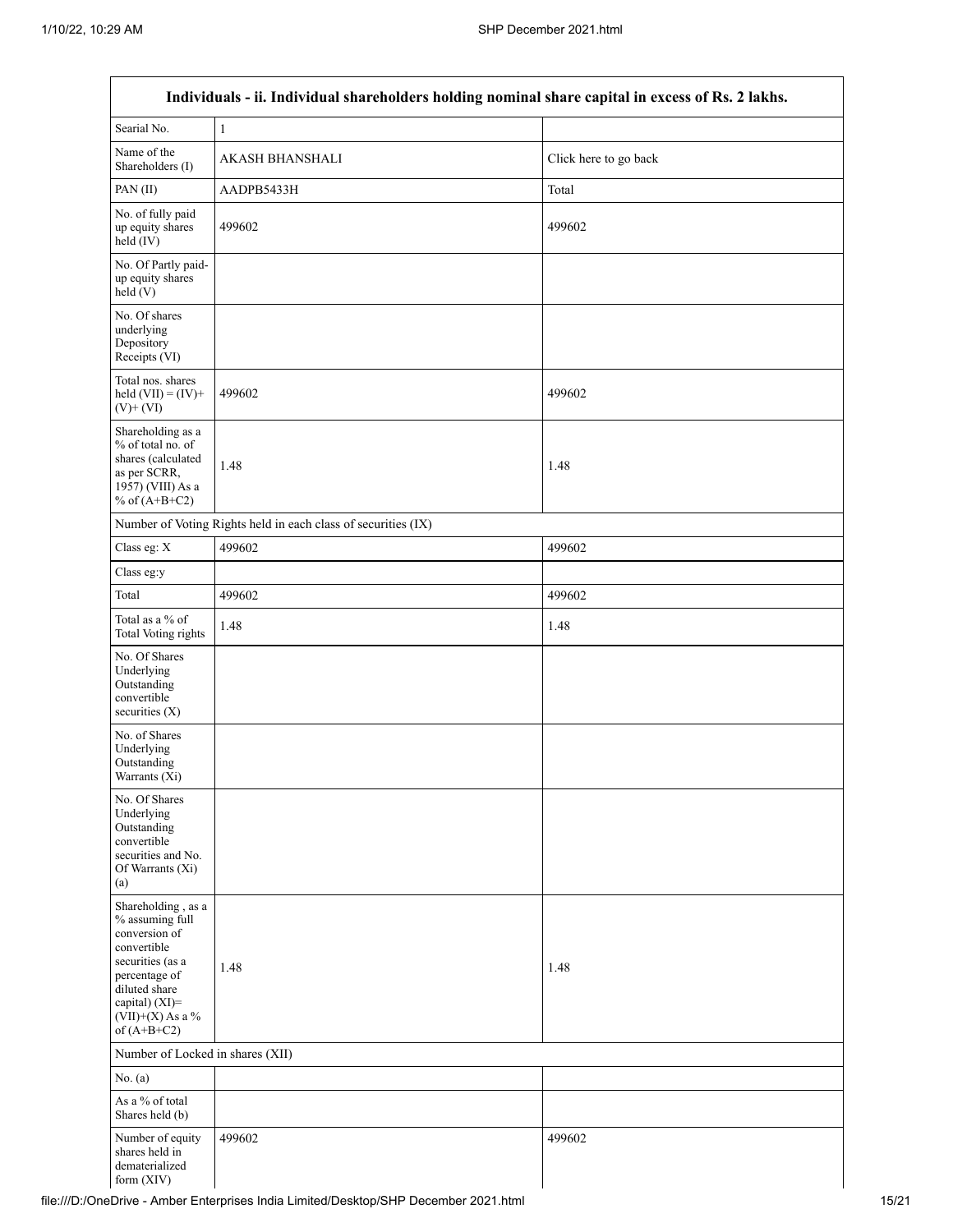| Reason for not providing PAN    |  |  |  |  |
|---------------------------------|--|--|--|--|
| Reason for not<br>providing PAN |  |  |  |  |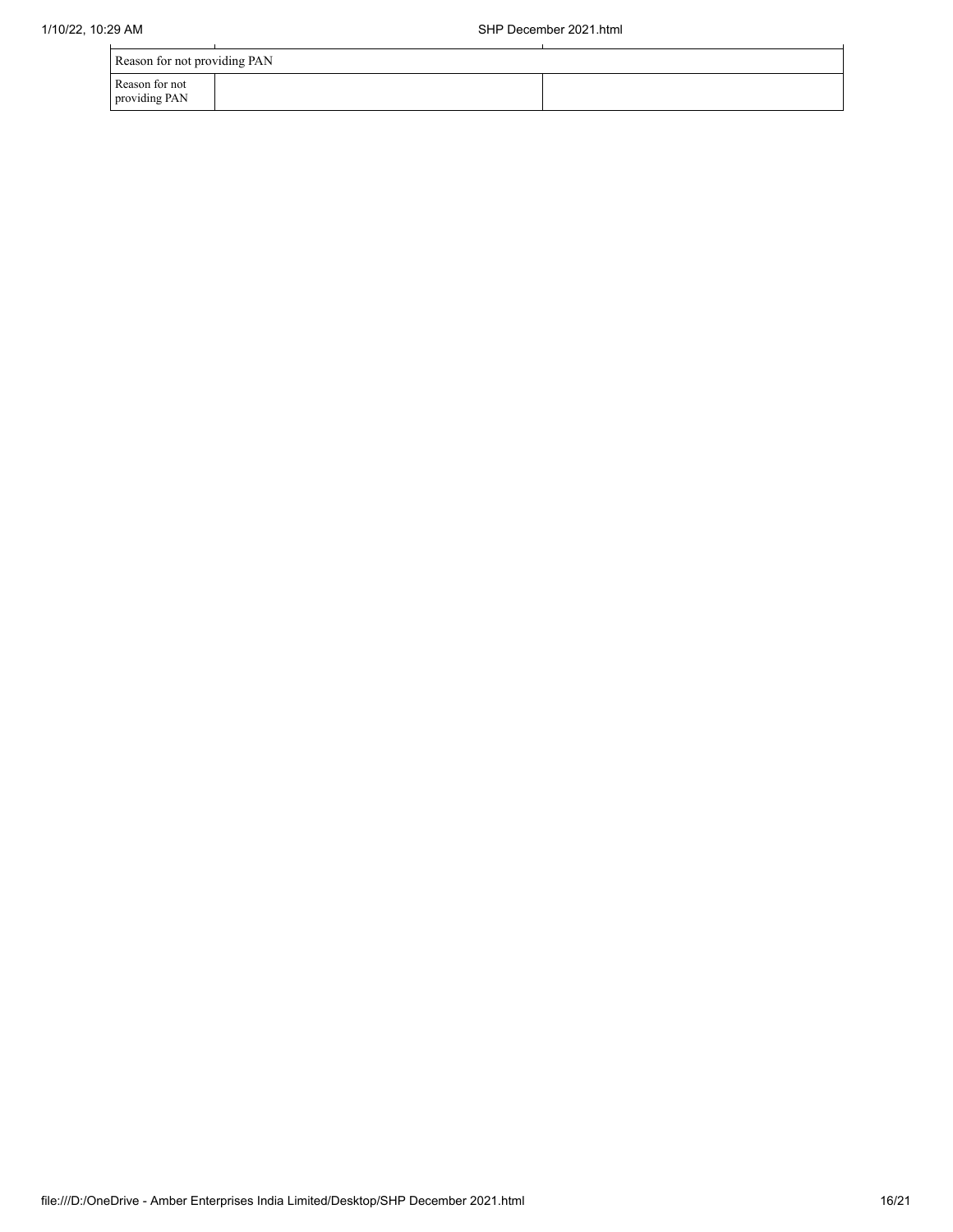| Any Other (specify)                                                                                                                           |              |                                                        |                                     |                     |                                                                            |                                                                                  |                                     |
|-----------------------------------------------------------------------------------------------------------------------------------------------|--------------|--------------------------------------------------------|-------------------------------------|---------------------|----------------------------------------------------------------------------|----------------------------------------------------------------------------------|-------------------------------------|
| Searial No.                                                                                                                                   | $\mathbf{1}$ | $\sqrt{2}$                                             | 3                                   | $\overline{4}$      | $\sqrt{5}$                                                                 | 6                                                                                | $\boldsymbol{7}$                    |
| Category                                                                                                                                      | Trusts       | Others                                                 | Non-<br>Resident<br>Indian<br>(NRI) | Clearing<br>Members | Others                                                                     | Others                                                                           | Others                              |
| Category / More<br>than 1 percentage                                                                                                          | Category     | Category                                               | Category                            | Category            | More than 1 percentage<br>of shareholding                                  | More than 1 percentage<br>of shareholding                                        | Category                            |
| Name of the<br>Shareholders (I)                                                                                                               |              | <b>ALTERNATIVE</b><br><b>INVESTMENT</b><br><b>FUND</b> |                                     |                     | <b>ICICI PRUDENTIAL</b><br><b>LIFE INSURANCE</b><br><b>COMPANY LIMITED</b> | <b>TATA AIA LIFE</b><br><b>INSURANCE CO LTD-</b><br><b>WHOLE LIFE MID</b><br>CAP | Qualified<br>Institutional<br>Buyer |
| PAN(II)                                                                                                                                       |              |                                                        |                                     |                     | AAACI7351P                                                                 | AABCT3784C                                                                       |                                     |
| No. of the<br>Shareholders (I)                                                                                                                | 5            | 4                                                      | 1196                                | 65                  | $\mathbf{1}$                                                               | 1                                                                                | 5                                   |
| No. of fully paid<br>up equity shares<br>held (IV)                                                                                            | 1001         | 52191                                                  | 53624                               | 9369                | 582599                                                                     | 341749                                                                           | 162994                              |
| No. Of Partly paid-<br>up equity shares<br>held(V)                                                                                            |              |                                                        |                                     |                     |                                                                            |                                                                                  |                                     |
| No. Of shares<br>underlying<br>Depository<br>Receipts (VI)                                                                                    |              |                                                        |                                     |                     |                                                                            |                                                                                  |                                     |
| Total nos. shares<br>held $(VII) = (IV) +$<br>$(V)$ + $(VI)$                                                                                  | 1001         | 52191                                                  | 53624                               | 9369                | 582599                                                                     | 341749                                                                           | 162994                              |
| Shareholding as a<br>% of total no. of<br>shares (calculated<br>as per SCRR,<br>1957) (VIII) As a<br>% of $(A+B+C2)$                          | $\theta$     | 0.15                                                   | 0.16                                | 0.03                | 1.73                                                                       | 1.01                                                                             | 0.48                                |
| Number of Voting Rights held in each class of securities (IX)                                                                                 |              |                                                        |                                     |                     |                                                                            |                                                                                  |                                     |
| Class eg: X                                                                                                                                   | 1001         | 52191                                                  | 53624                               | 9369                | 582599                                                                     | 341749                                                                           | 162994                              |
| Class eg:y                                                                                                                                    |              |                                                        |                                     |                     |                                                                            |                                                                                  |                                     |
| Total                                                                                                                                         | 1001         | 52191                                                  | 53624                               | 9369                | 582599                                                                     | 341749                                                                           | 162994                              |
| Total as a $\%$ of<br>Total Voting rights                                                                                                     | $\mathbf{0}$ | 0.15                                                   | 0.16                                | 0.03                | 1.73                                                                       | 1.01                                                                             | 0.48                                |
| No. Of Shares<br>Underlying<br>Outstanding<br>convertible<br>securities $(X)$                                                                 |              |                                                        |                                     |                     |                                                                            |                                                                                  |                                     |
| No. of Shares<br>Underlying<br>Outstanding<br>Warrants (Xi)                                                                                   |              |                                                        |                                     |                     |                                                                            |                                                                                  |                                     |
| No. Of Shares<br>Underlying<br>Outstanding<br>convertible<br>securities and No.<br>Of Warrants (Xi)<br>(a)                                    |              |                                                        |                                     |                     |                                                                            |                                                                                  |                                     |
| Shareholding, as a<br>% assuming full<br>conversion of<br>convertible<br>securities (as a<br>percentage of<br>diluted share<br>capital) (XI)= | $\mathbf{0}$ | 0.15                                                   | 0.16                                | 0.03                | 1.73                                                                       | 1.01                                                                             | 0.48                                |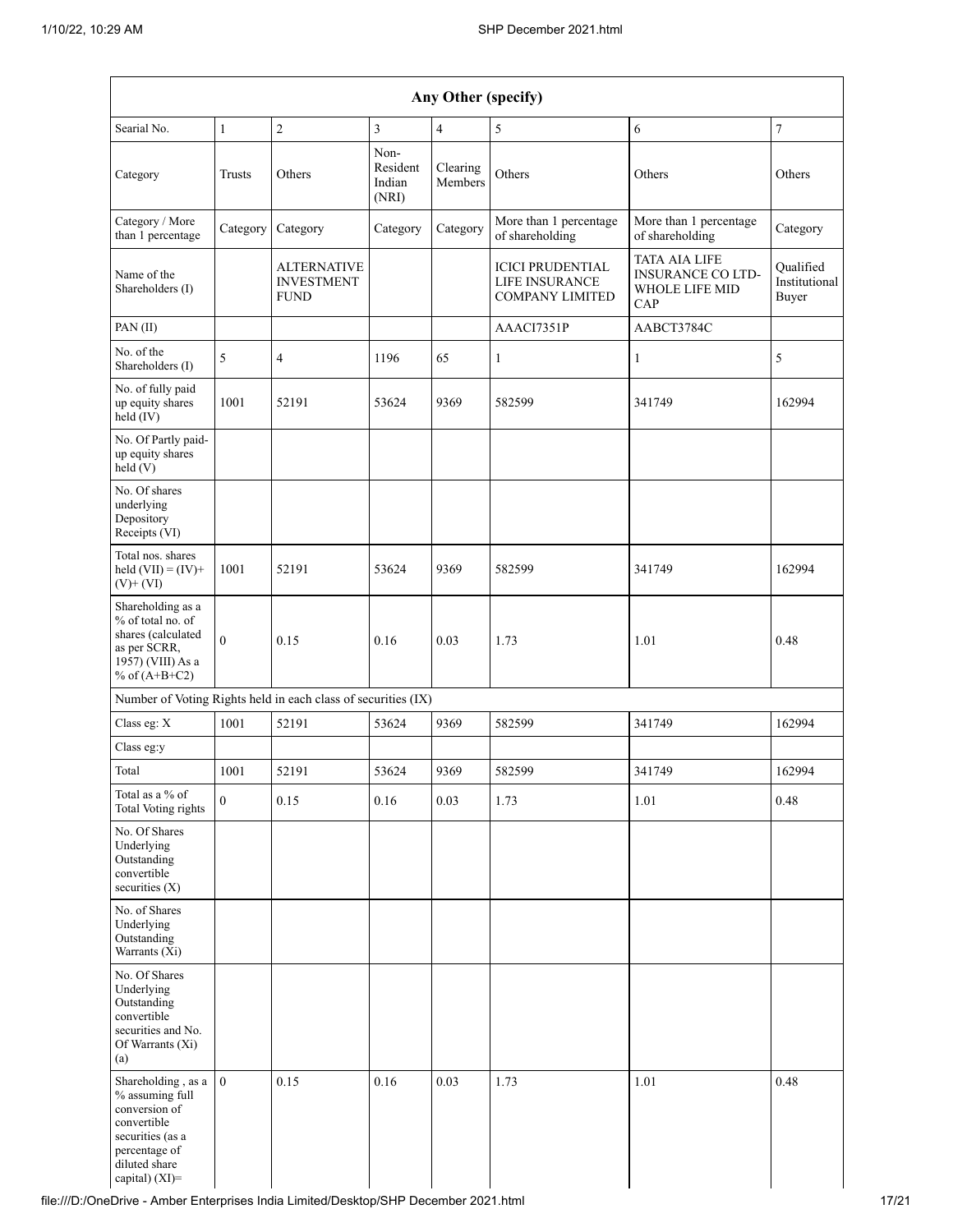### 1/10/22, 10:29 AM SHP December 2021.html

| $(VII)+(X)$ As a %<br>of $(A+B+C2)$                                  |      |       |       |      |        |        |        |
|----------------------------------------------------------------------|------|-------|-------|------|--------|--------|--------|
| Number of Locked in shares (XII)                                     |      |       |       |      |        |        |        |
| No. (a)                                                              |      |       |       |      |        |        |        |
| As a % of total<br>Shares held (b)                                   |      |       |       |      |        |        |        |
| Number of equity<br>shares held in<br>dematerialized<br>form $(XIV)$ | 1001 | 52191 | 53624 | 9369 | 582599 | 341749 | 162994 |
| Reason for not providing PAN                                         |      |       |       |      |        |        |        |
| Reason for not<br>providing PAN                                      |      |       |       |      |        |        |        |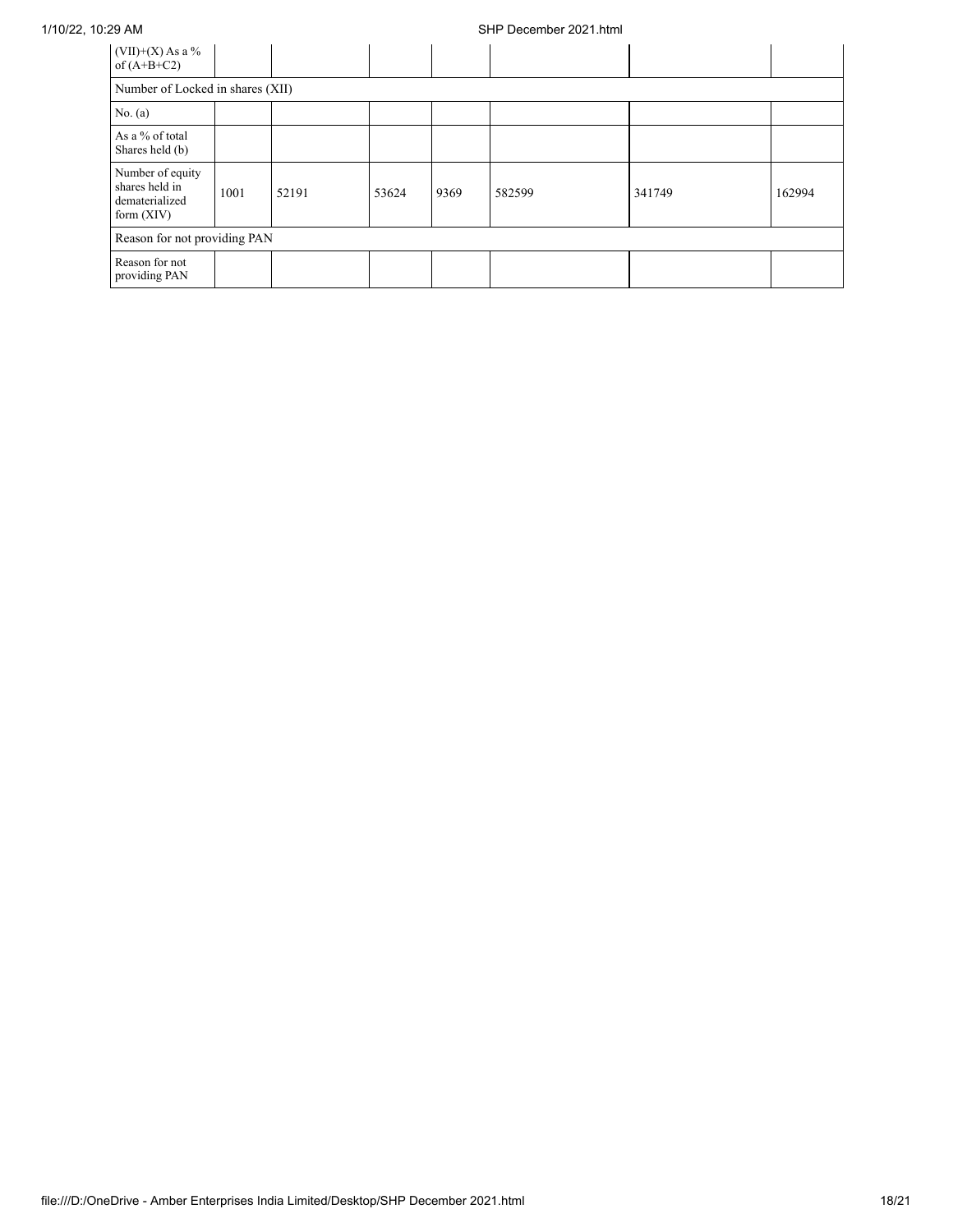| Any Other (specify)                                                                                                                                                                                                      |                                                               |                                        |                            |                          |  |  |  |
|--------------------------------------------------------------------------------------------------------------------------------------------------------------------------------------------------------------------------|---------------------------------------------------------------|----------------------------------------|----------------------------|--------------------------|--|--|--|
| Searial No.                                                                                                                                                                                                              | 8                                                             | 9                                      | 10                         |                          |  |  |  |
| Category                                                                                                                                                                                                                 | Others                                                        | <b>Bodies Corporate</b>                | <b>Bodies</b><br>Corporate |                          |  |  |  |
| Category / More<br>than 1 percentage                                                                                                                                                                                     | Category                                                      | More than 1 percentage of shareholding | Category                   |                          |  |  |  |
| Name of the<br>Shareholders (I)                                                                                                                                                                                          | NON RESIDENT INDIAN NON<br><b>REPATRIABLE</b>                 | ASCENT INVESTMENT HOLDINGS<br>PTE LTD  |                            | Click here to go<br>back |  |  |  |
| PAN(II)                                                                                                                                                                                                                  |                                                               | AAOCA1951D                             |                            | Total                    |  |  |  |
| No. of the<br>Shareholders (I)                                                                                                                                                                                           | 545                                                           | $\mathbf{1}$                           | 240                        | 2060                     |  |  |  |
| No. of fully paid<br>up equity shares<br>held (IV)                                                                                                                                                                       | 30894                                                         | 3288820                                | 242458                     | 552531                   |  |  |  |
| No. Of Partly paid-<br>up equity shares<br>held (V)                                                                                                                                                                      |                                                               |                                        |                            |                          |  |  |  |
| No. Of shares<br>underlying<br>Depository<br>Receipts (VI)                                                                                                                                                               |                                                               |                                        |                            |                          |  |  |  |
| Total nos. shares<br>held $(VII) = (IV) +$<br>$(V)$ + $(VI)$                                                                                                                                                             | 30894                                                         | 3288820                                | 242458                     | 552531                   |  |  |  |
| Shareholding as a<br>% of total no. of<br>shares (calculated<br>as per SCRR,<br>1957) (VIII) As a<br>% of $(A+B+C2)$                                                                                                     | 0.09                                                          | 9.76                                   | 0.72                       | 1.63                     |  |  |  |
|                                                                                                                                                                                                                          | Number of Voting Rights held in each class of securities (IX) |                                        |                            |                          |  |  |  |
| Class eg: X                                                                                                                                                                                                              | 30894                                                         | 3288820                                | 242458                     | 552531                   |  |  |  |
| Class eg:y                                                                                                                                                                                                               |                                                               |                                        |                            |                          |  |  |  |
| Total                                                                                                                                                                                                                    | 30894                                                         | 3288820                                | 242458                     | 552531                   |  |  |  |
| Total as a % of<br>Total Voting rights                                                                                                                                                                                   | 0.09                                                          | 9.76                                   | 0.72                       | 1.63                     |  |  |  |
| No. Of Shares<br>Underlying<br>Outstanding<br>convertible<br>securities (X)                                                                                                                                              |                                                               |                                        |                            |                          |  |  |  |
| No. of Shares<br>Underlying<br>Outstanding<br>Warrants (Xi)                                                                                                                                                              |                                                               |                                        |                            |                          |  |  |  |
| No. Of Shares<br>Underlying<br>Outstanding<br>convertible<br>securities and No.<br>Of Warrants (Xi)<br>(a)                                                                                                               |                                                               |                                        |                            |                          |  |  |  |
| Shareholding, as a<br>% assuming full<br>conversion of<br>convertible<br>securities (as a<br>percentage of<br>diluted share<br>capital) (XI)=<br>$(VII)+(X)$ As a %<br>of $(A+B+C2)$<br>Number of Locked in shares (XII) | 0.09                                                          | 9.76                                   | 0.72                       | 1.63                     |  |  |  |
|                                                                                                                                                                                                                          |                                                               |                                        |                            |                          |  |  |  |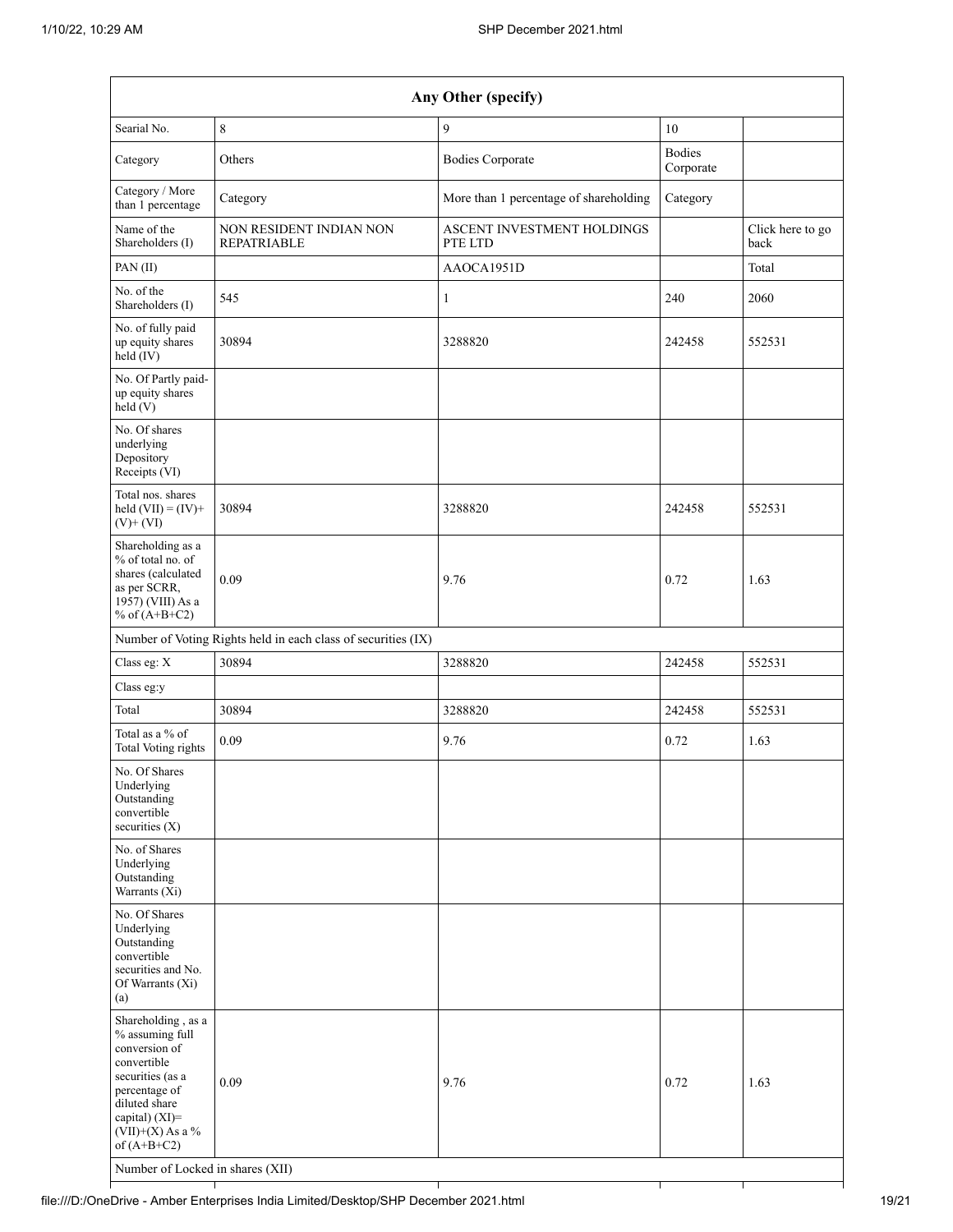| No. $(a)$                                                            |       |         |        |        |  |  |
|----------------------------------------------------------------------|-------|---------|--------|--------|--|--|
| As a % of total<br>Shares held (b)                                   |       |         |        |        |  |  |
| Number of equity<br>shares held in<br>dematerialized<br>form $(XIV)$ | 30894 | 3288820 | 242458 | 552531 |  |  |
| Reason for not providing PAN                                         |       |         |        |        |  |  |
| Reason for not<br>providing PAN                                      |       |         |        |        |  |  |